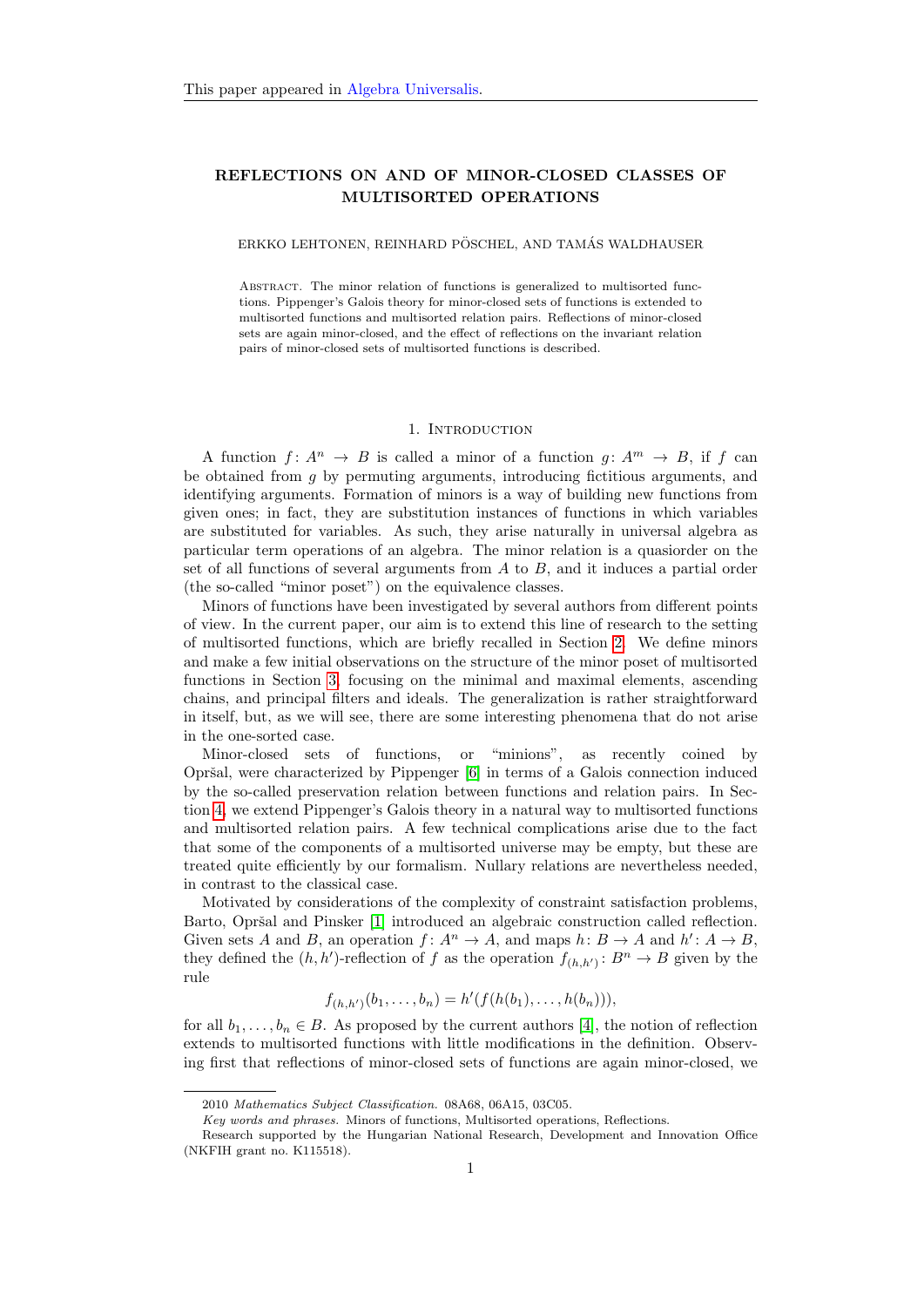describe in the final section, Section [5,](#page-12-0) how the invariant relation pairs of multisorted operations are affected by reflections.

#### 2. Multisorted operations

<span id="page-1-0"></span>We will start with recalling the definitions of basic concepts in the theory of multisorted sets and multisorted operations. We will mainly follow the notation and terminology used in the book by Wechler [\[9\]](#page-13-3).

**Definition 2.1.** We denote by  $\mathbb N$  the set of nonnegative integers and by  $\mathbb N_+$  the set of positive integers. For  $n \in \mathbb{N}$ , let  $[n] := \{1, \ldots, n\}$ . Note that  $[0] = \emptyset$ .

**Definition 2.2.** We write tuples  $(a_1, a_2, \ldots, a_n)$  interchangeably as words  $a_1 a_2 \ldots a_n$ . The set of all words over a set S is denoted by  $W(S)$ . The empty word is denoted by  $\varepsilon$ . The length of a word  $w \in W(S)$  is the number of letters in w and it is denoted by  $|w|$ . Thus,  $|w_1w_2...w_n| = n$  for  $w_1, w_2,..., w_n \in S$ . For  $s \in S$ , the number of occurrences of s in w is denoted by  $|w|_s$ .

Since a word  $w = w_1 \dots w_n$  is formally a map  $w : [n] \to S$ , it makes sense to speak of the *image* of w, namely, the set Im  $w = \{w_1, \ldots, w_n\}$  of values, or entries of w. For  $u, w \in W(S)$ , we write  $u \subseteq w$  if Im  $u \subseteq \text{Im } w$ .

**Definition 2.3.** Let S be a set of elements called *sorts*. An S-indexed family of sets is called an S-sorted set. The usual set-theoretical relations and operations are carried over to S-sorted sets by componentwise definitions. Thus, given S-sorted sets  $A = (A_s)_{s \in S}$  and  $B = (B_s)_{s \in S}$ , we say that A is an (S-sorted) subset of B and we write  $A \subseteq B$  if  $A_s \subseteq B_s$  for all  $s \in S$ . The union and intersection of S-sorted sets A and B are  $A \cup B := (A_s \cup B_s)_{s \in S}$  and  $A \cap B := (A_s \cap B_s)_{s \in S}$ . More generally, the union  $\bigcup \mathcal{C}$  and the intersection  $\bigcap \mathcal{C}$  of an arbitrary family  $\mathcal{C}$  of S-sorted sets are given by  $(\bigcup \mathcal{C})_s := \bigcup \{A_s \mid A \in \mathcal{C}\}\$  and  $(\bigcap \mathcal{C})_s := \bigcap \{A_s \mid A \in \mathcal{C}\}\$ , for each  $s \in S$ . For any subset  $S' \subseteq S$ , we denote by  $A|_{S'}$  the S-sorted subset of A given by

$$
(A|_{S'})_s := \begin{cases} A_s, & \text{if } s \in S', \\ \emptyset, & \text{if } s \notin S'. \end{cases}
$$

When we make statements such as "let  $A$  be an  $S$ -sorted set", it is understood that the member of the family A indexed by  $s \in S$  is denoted by  $A_s$ .

**Definition 2.4.** Let A be an S-sorted set. If  $A_s \neq \emptyset$ , then we say that sort s is essential in A; otherwise sort s is inessential in A. Let  $S_A := \{s \in S \mid A_s \neq \emptyset\}$  be the set of essential sorts in A. It follows immediately from the definitions that  $A|_{S_A} = A$ and  $S_{A|_{S'}} = S_A \cap S'$  for any  $S' \subseteq S$ .

Definition 2.5. Let A and B be S-sorted sets. An S-sorted mapping f from A to B, denoted by  $f: A \to B$ , is a family  $(f_s)_{s \in S}$  of maps  $f_s: A_s \to B_s$ . If  $x \in A_s$  and there is no risk of confusion about the sort s, we may write  $f(x)$  instead of  $f_s(x)$ .

**Definition 2.6.** For an S-sorted set  $A = (A_s)_{s \in S}$  and a word  $w = w_1w_2...w_n$  $\in W(S)$ , let  $A_w := A_{w_1} \times A_{w_2} \times \cdots \times A_{w_n}$ . Note that  $A_{\varepsilon} = \{\emptyset\}.$ 

**Definition 2.7.** A pair  $(w, s) \in W(S) \times S$  is called a *declaration* over S. Let A be an S-sorted set. A declaration  $(w, s)$  with  $w = w_1 \dots w_n$  is reasonable in A if  $A_s = \emptyset$ implies  $A_{w_i} = \emptyset$  for some *i*, or, equivalently, if  $A_w \neq \emptyset$  implies  $A_s \neq \emptyset$ . Note that the declaration  $(\varepsilon, s)$  is reasonable in A if and only if  $A_s \neq \emptyset$ .

An S-sorted operation on A is any function  $f: A_w \to A_s$  for some declaration  $(w, s)$ that is reasonable in A. The word  $w$  is called the *arity* of  $f$  and the element  $s$  is called the (*output*) sort of f. The elements of S occurring in the word w are called the *input* sorts of f. We denote the declaration, arity, sort, and the set of input sorts of f by  $\text{dec}(f)$ ,  $\text{ar}(f)$ ,  $\text{sort}(f)$ , and  $\text{inp}(f)$ , respectively. If  $|w| = n$ , then we also say that f has numerical arity n, or that  $f$  is n-ary.

Note that if  $w = w_1 \dots w_n$  and  $A_{w_i} = \emptyset$  for some  $i \in [n]$ , then  $A_w = \emptyset$  and  $f: A_w \to A_s$  is the empty function  $\emptyset \to A_s$ . Even though, in pure set-theoretical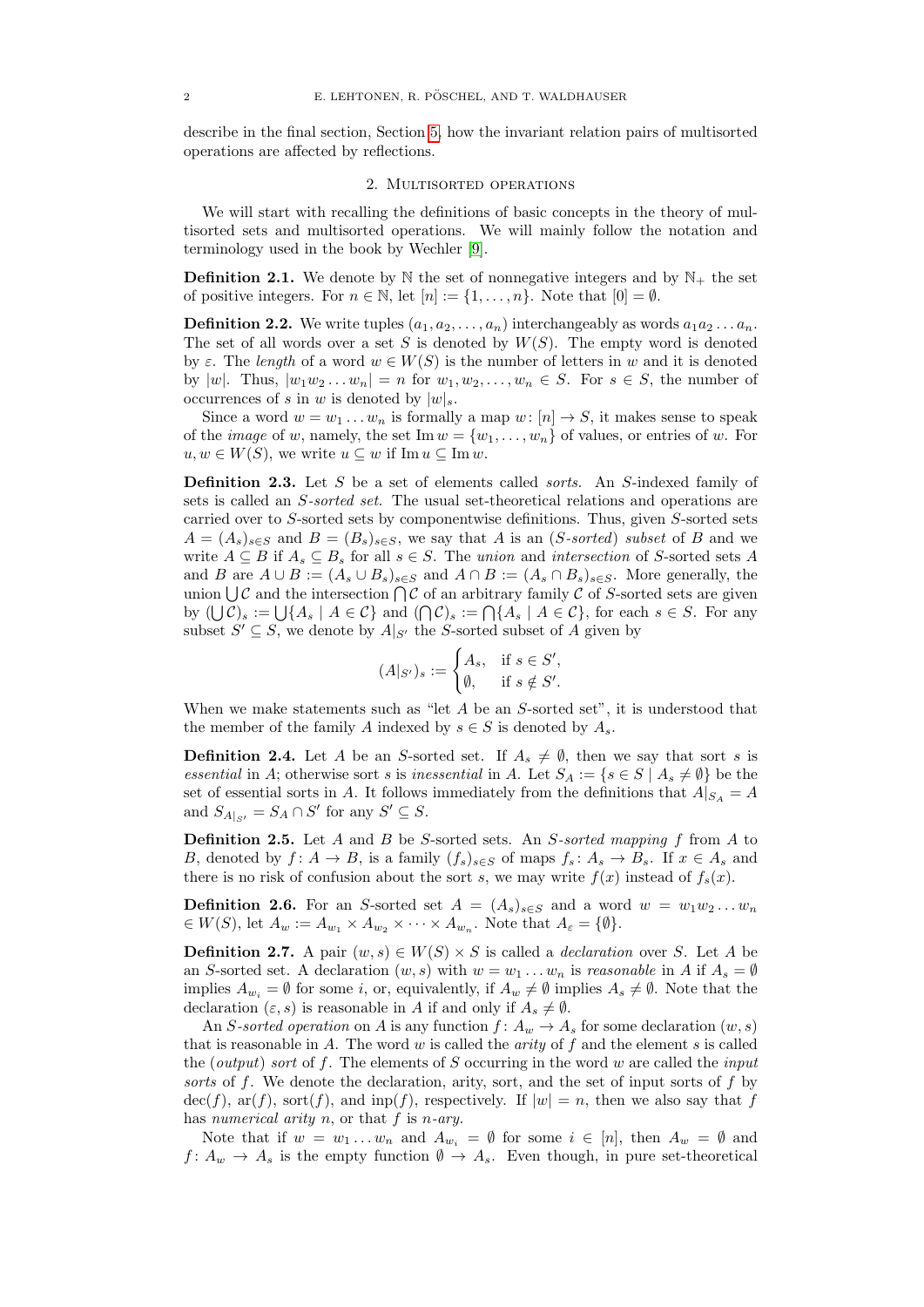terms, any empty function is equal to the empty set, we will nevertheless distinguish between empty functions of different declarations.

**Definition 2.8.** We denote the set of all S-sorted operations of declaration  $(w, s)$  on A by  $\mathcal{F}_A^{(w,s)}$ . Let  $\mathcal{F}_A$  be the set of all S-sorted operations on A, i.e.,

$$
\mathcal{F}_A := \bigcup \{ \mathcal{F}_A^{(w,s)} \mid (w,s) \in W(S) \times S \}.
$$

**Remark 2.9.** The special case when  $|S| = 1$  corresponds to the usual, one-sorted operations on a set A. In this case, the declaration of a function is completely specified by the numerical arity, and we may simply speak of  $n$ -ary operations on  $A$ .

Another important special case are the functions of several arguments from  $A_1$  to  $A_2$ , where  $A_1$  and  $A_2$  are possibly different sets, i.e., functions  $f: A_1^n \to A_2$  for some  $n \in \mathbb{N}$ . These can be seen as S-sorted operations on  $A = (A_s)_{s \in S}$ , with  $S = \{1, 2\}$ , such that the only input sort is 1 and the output sort is 2.

**Definition 2.10.** Let  $f: A_w \to A_s$  be an *n*-ary operation, and let  $i \in [n]$ . The *i*-th argument is essential in f, if there exist tuples  $\mathbf{a}, \mathbf{b} \in A_w$  such that  $a_j = b_j$  for all  $j \in [n] \setminus \{i\}$  and  $f(\mathbf{a}) \neq f(\mathbf{b})$ . An argument that is not essential is inessential or fictitious. Let

Ess  $f := \{i \in [n] \mid \text{the } i\text{-th argument is essential in } f\},\$ 

<span id="page-2-0"></span>and ess  $f := |\text{Ess } f|$ . The quantity ess f is called the *essential arity* of f.

#### 3. Minors of multisorted operations

New functions can be built from a given function  $f: A^n \to B$  of several arguments by manipulation of its arguments: permutation of arguments, identification of arguments, introduction of inessential arguments. The functions that can be formed in this way are called minors of  $f$ . We shall extend the notion of minor to multisorted operations. Multisorted operations differ markedly from one-sorted operations in that arguments cannot be identified arbitrarily; it is only possible to identify arguments of the same sort.

**Definition 3.1.** Recall that a tuple  $\mathbf{a} = (a_1, \ldots, a_n) \in A_w$ , with  $w = w_1 \ldots w_n$ , is a mapping  $\mathbf{a}: [n] \to A$  satisfying  $\mathbf{a}(i) = a_i \in A_{w_i}$  for all  $i \in [n]$ . As such, it makes perfect sense to compose tuples with other maps. In particular, for any map  $\lambda: [m] \to [n]$ , the composite  $\mathbf{a} \circ \lambda$  is a map  $[m] \to A$ , i.e., an m-tuple given by  $\mathbf{a} \circ \lambda = (a_{\lambda(1)}, \dots, a_{\lambda(m)})$ , and it is an element of  $A_u$ , where  $u = w_{\lambda(1)} \dots w_{\lambda(m)}$ . We will write briefly  $a\lambda$  for  $\mathbf{a} \circ \lambda$ .

<span id="page-2-1"></span>**Definition 3.2.** Let  $f: A_w \to A_s$  and  $g: A_u \to A_s$  be S-sorted operations on A, with  $w = w_1 \dots w_n$ ,  $u = u_1 \dots u_m$ . We say that f is a minor of g, or that g is a major of f, and we write  $f \leq g$ , if there exists a map  $\lambda: [m] \to [n]$  such that  $u_i = w_{\lambda(i)}$  for all  $i \in [m]$  and  $f(\mathbf{a}) = g(\mathbf{a}\lambda)$  (i.e.,  $f(a_1, \ldots, a_n) = g(a_{\lambda(1)}, \ldots, a_{\lambda(m)})$ ) for all  $\mathbf{a} \in A_w$ . (Note that the existence of such a map  $\lambda$  implies  $u \subseteq w$ .)

Given an S-sorted operation  $g: A_u \to A_s$  with  $|u| = m$ , a word  $w = w_1 \dots w_n \in$  $W(S)$  such that  $u \subseteq w$  and a map  $\lambda: [m] \to [n]$  satisfying  $u_i = w_{\lambda(i)}$  for all  $i \in [m]$ , define the function  $g_{\lambda}^w: A_w \to A_s$  of declaration  $(w, s)$  on A by the rule  $g_{\lambda}^w(\mathbf{a}) = g(\mathbf{a}\lambda)$ , for all  $\mathbf{a} = (a_1, \dots, a_n) \in A_w$ . The function  $g_{\lambda}^w$  is a minor of g. Conversely, every minor of g is of the form  $g_{\lambda}^w$  for some suitable w and  $\lambda$ .

Remark 3.3. In the case of usual, one-sorted operations, Definition [3.2](#page-2-1) becomes somewhat simpler, since the condition  $u_i = w_{\lambda(i)}$  for all  $i \in [m]$  is automatically satisfied by every map  $\lambda: [m] \to [n]$ . Thus  $f: A^{n} \to A$  is a minor of  $g: A^{m} \to A$  if there exists a map  $\lambda: [m] \to [n]$  such that  $f(\mathbf{a}) = g(\mathbf{a}\lambda)$  for all  $\mathbf{a} \in A^n$ .

The minor relation  $\leq$  is a quasiorder on  $\mathcal{F}_A$ . As for all quasiorders, it induces an equivalence relation  $\equiv$  on  $\mathcal{F}_A$  by the rule  $f \equiv g$  if and only if  $f \leq g$  and  $g \leq f$ . Moreover,  $\leq$  induces a partial order on the quotient  $\mathcal{F}_A/\equiv$  by the rule  $f/\equiv \leq g/\equiv$ if and only if  $f \leq g$ . We will refer to  $(\mathcal{F}_A/\equiv, \leq)$  as the *minor poset* of multisorted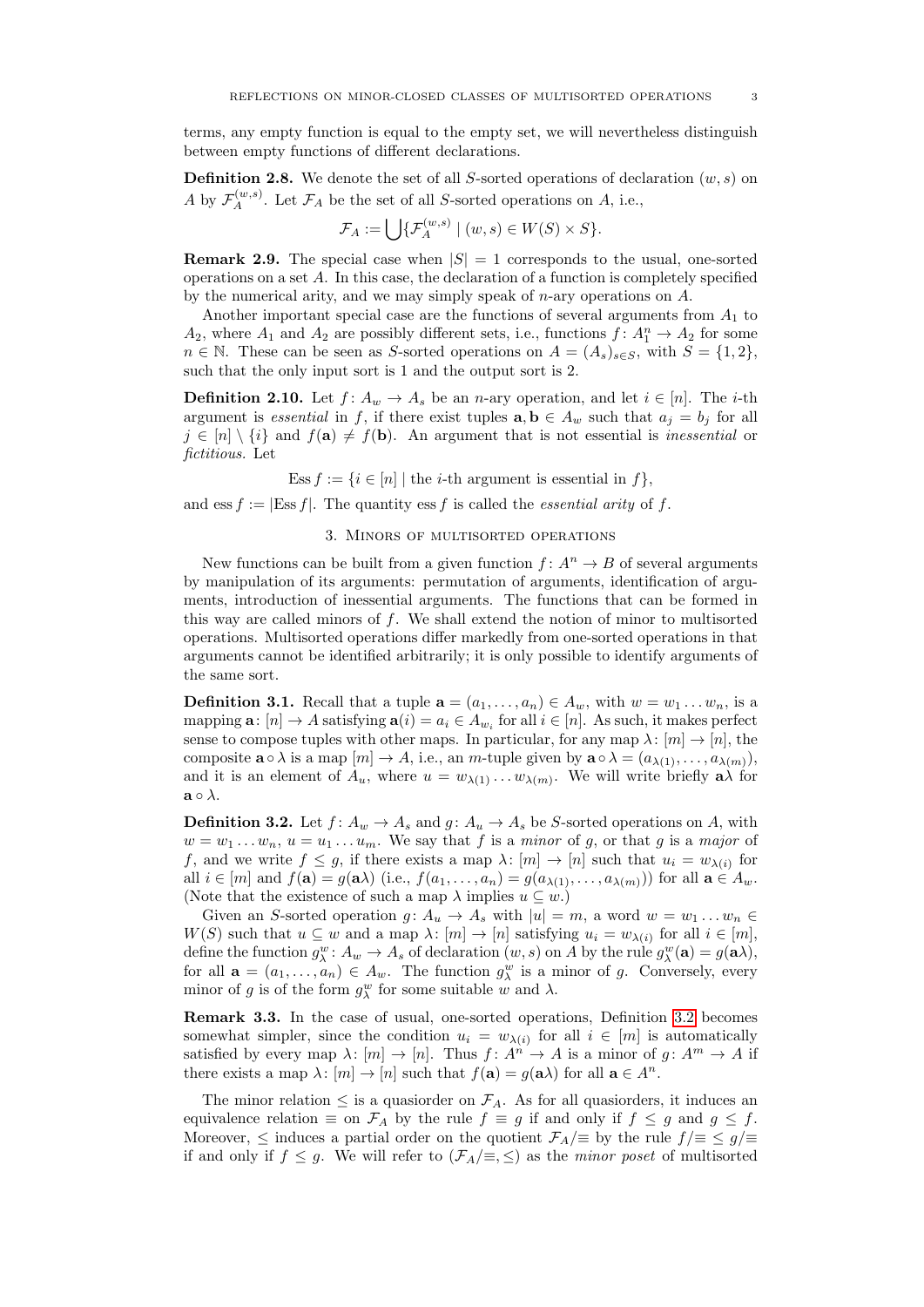operations on A. Its elements are equivalence classes of operations, but, for the sake of notational simplicity, we will denote an equivalence class by any of its representatives.

**Remark 3.4.** Informally speaking,  $f$  is a minor of  $g$  if  $f$  can be obtained from  $g$  by permutation of arguments, introduction of inessential arguments, and identification of arguments of the same sort. Note that formation of minors allows of introducing fictitious arguments of any sort, even of a sort that is not among the input sorts of a given function. On the other hand, it is never possible to get rid of all arguments of any input sort. (In the case of one-sorted operations, we can permute and identify arguments and introduce fictitious arguments, but it is never possible to get a nullary function from a non-nullary one.)

The equivalence of functions could be described as follows. A reduced form of a function  $f: A_w \to A_s$  is a function obtained from f by deleting as many inessential arguments as possible while retaining at least one argument of each input sort. Two functions are equivalent if and only if their reduced forms are the same up to permutation of arguments.

It is part of the folklore of the theory of minors of one-sorted operations that  $f \leq g$ implies ess  $f \leq \text{ess } g$ . It is easy to see that this holds as well for multisorted operations.

**Remark 3.5.** The minors of a nullary operation  $f: A_{\varepsilon} \to A_s$ ,  $f(\emptyset) = c \in A_s$  are all constant operations taking value c of any declaration  $(w, s)$  with  $w \in W(S)$ . On the other hand, no non-nullary operation has a nullary minor.

We shall establish a few basic facts about the structure of the minor poset of multisorted operations on A. In particular, we are going to describe the minimal and maximal elements, as well as the finite principal filters and ideals. Let us start with the minimal elements.

<span id="page-3-1"></span>**Lemma 3.6.** Let  $f: A_w \to A_s$ . If  $\text{Im } w \neq S$ , then there exists  $g \in \mathcal{F}_A$  such that  $g < f$ .

*Proof.* Let  $t \in S \setminus \text{Im } w$ , and define  $q: A_{wt} \to A_s$  by the rule

$$
g(x_1,\ldots,x_n,x_{n+1}) := f(x_1,\ldots,x_n)
$$

for all  $(x_1, \ldots, x_n, x_{n+1}) \in A_{wt}$ . Then clearly  $g < f$ .

<span id="page-3-0"></span>Proposition 3.7. Let A be an S-sorted set.

- (i) If S is infinite, then the minor poset  $(\mathcal{F}_A/\equiv, \leq)$  has no minimal elements.
- <span id="page-3-2"></span>(ii) If S is finite, then the minimal elements of  $(\mathcal{F}_A/\equiv,\leq)$  are precisely the operations that are "unary at each sort", i.e., operations  $f: A_w \rightarrow A_s$  where  $|w|_s = 1$  for every  $s \in S$ . Moreover, every operation is bounded below by a unique minimal element.

Proof. [\(i\)](#page-3-0) Follows immediately from Lemma [3.6.](#page-3-1)

[\(ii\)](#page-3-2) Assume first that  $f: A_w \to A_s$  is minimal,  $|w| = n$ . Lemma [3.6](#page-3-1) implies that Im  $w = S$ . Let  $u \in W(S)$  be a word such that  $|u|_s = 1$  for every  $s \in S$ ,  $|u| = m$ . Then there exists a (unique) map  $\lambda: [n] \to [m]$  with  $w_i = u_{\lambda(i)}$  for all  $i \in [n]$ . By definition  $f_{\lambda}^u \leq f$ . Since f is minimal, we must have  $f_{\lambda}^u \equiv f$ , so  $\hat{f}/\equiv f_{\lambda}^u/\equiv f$ .

For the converse, let  $f: A_w \to A_s$  with  $|w| = n$  and  $|w|_s = 1$  for every  $s \in S$ . Suppose  $g: A_u \to A$ ,  $|u| = m$ , satisfies  $g \leq f$ . By the definition of minor, there exists  $\lambda: [n] \to [m]$  such that  $w_i = u_{\lambda(i)}$  for all  $i \in [n]$  and  $g(\mathbf{a}) = f(\mathbf{a}\lambda)$  for all  $\mathbf{a} \in A_u$ . Then there exists a (unique) map  $\sigma: [m] \to [n]$  with  $u_i = w_{\sigma(i)}$  for all  $i \in [m]$ , and it holds that  $\sigma \lambda = \text{id}_{[n]}$ . Consequently,  $g(\mathbf{a}\sigma) = f(\mathbf{a}\sigma \lambda) = f(\mathbf{a})$  for all  $\mathbf{a} \in A_w$ , that is,  $f \leq g$ . Thus  $f \equiv g$ , so f is minimal.

Concerning the last claim, it is easy to see that for any operation  $f: A_w \to A_s$ , we obtain a minor of  $f$  that is unary at each sort by introducing fictitious arguments of every sort, if necessary, and then identifying all arguments of the same sort. This minor is unique, up to permutation of arguments.  $\Box$ 

$$
\overline{\phantom{0}}
$$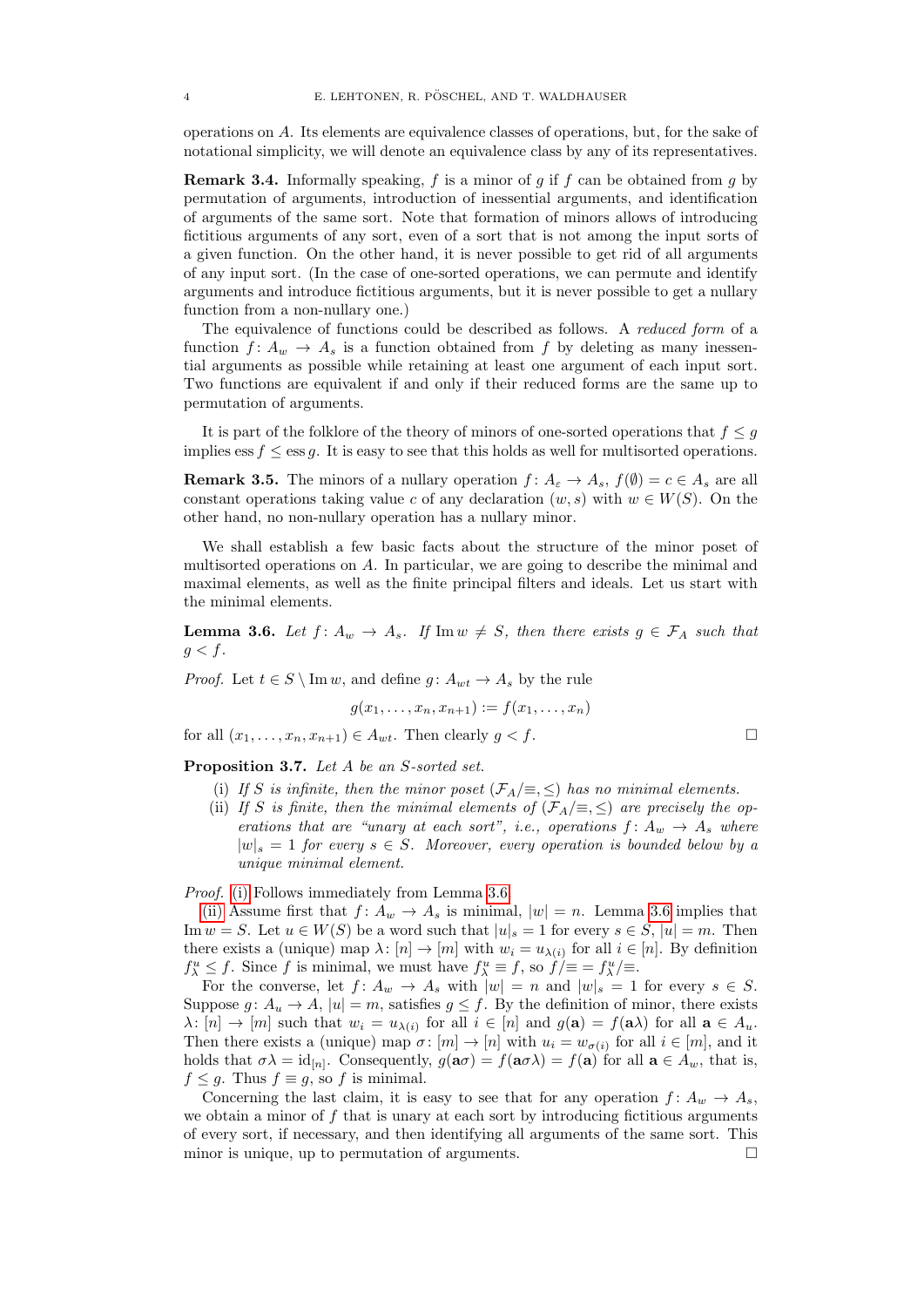Remark 3.8. In the case of one-sorted functions, the minimal elements of the minor poset are precisely the unary functions.

Now we turn our attention to maximal elements. With the exception of a few "pathological cases" (described in Lemma [3.10](#page-4-0) below), almost every function has proper majors and is hence non-maximal.

<span id="page-4-1"></span>**Lemma 3.9.** Let A be an S-sorted set, let  $f: A_w \to A_s$  for some  $w \in W(S)$ ,  $s \in S$ , and assume that  $|A_w| > 1$  and  $|A_s| > 1$ . Then there exists  $g \in \mathcal{F}_A$  such that  $f < g$ .

*Proof.* Since  $|A_w| > 1$ , there exists an i such that  $|A_{w_i}| > 1$ . Without loss of generality, assume that  $i = n$ . Choose a point  $\mathbf{a} \in A_w$  and an element  $c \in A_s$  such that  $f(\mathbf{a}) \neq c$ . Define  $g: A_{ww_n} \to A_s$  as

$$
g(x_1, ..., x_n, x_{n+1}) = \begin{cases} f(x_1, ..., x_n), & \text{if } x_n = x_{n+1}, \\ c, & \text{if } x_n \neq x_{n+1}. \end{cases}
$$

We clearly have  $f \leq g$ , because we can obtain f from g by identifying the last two arguments. In order to prove that  $g \nleq f$ , we will show that ess  $f <$  ess g. Assume that the *i*-th argument is essential in f, and let the tuples  $(b_1, \ldots, b_{i-1}, b_i, b_{i+1}, \ldots, b_n)$  and  $(b_1, \ldots, b_{i-1}, b'_i, b_{i+1}, \ldots, b_n)$  witness this fact. If  $i \neq n$ , then

$$
g(b_1, ..., b_i, ..., b_n, b_n) = f(b_1, ..., b_i, ..., b_n)
$$
  

$$
\neq f(b_1, ..., b'_i, ..., b_n) = g(b_1, ..., b'_i, ..., b_n, b_n),
$$

so the *i*-th argument is essential in g. Since  $|A_{w_n}| > 1$ , there exists an element  $a'_n \in A_{w_n}$  distinct from  $a_n$ . By the choice of **a**, we also have

$$
g(a_1, \ldots, a_{n-1}, a_n, a_n) = f(\mathbf{a}) \neq c = \begin{cases} g(a_1, \ldots, a_{n-1}, a'_n, a_n) \\ g(a_1, \ldots, a_{n-1}, a_n, a'_n), \end{cases}
$$

which shows that the *n*-th and  $(n+1)$ -st arguments are essential in g as well. Consequently, ess  $f <$ ess g, and we conclude that g is a proper major of f.

It still remains to deal with the cases when  $|A_w| \leq 1$  or  $|A_s| \leq 1$ . Note that  $A_s = \emptyset$ implies  $A_w = \emptyset$ , so we have the three exceptional cases described in the following lemma.

<span id="page-4-0"></span>**Lemma 3.10.** Let A be an S-sorted set, and let  $f: A_w \to A_s$  and  $g: A_u \to A_s$  for some  $w, u \in W(S), s \in S$ .

- (i) If  $|A_s| = 1$ , then  $f \leq g$  if and only if  $u \subseteq w$ .
- (ii) If  $|A_w| = 1$ , then there exists  $c \in A_s$  such that  $f(\mathbf{a}) = c$  for all  $\mathbf{a} \in A_w$ ; moreover  $f \leq g$  if and only if  $u \subseteq w$  and  $g(\mathbf{a}) = c$  for all  $\mathbf{a} \in A_u$ .
- <span id="page-4-2"></span>(iii) If  $A_w = \emptyset$ , then  $f \leq g$  if and only if  $u \subseteq w$ .

*Proof.* Let  $n = |w|$ ,  $m = |u|$ . Assume first that  $|A_s| = 1$ , and let c be the unique element of  $A_s$ . Then every function  $h: A_v \to A_s$ ,  $v \in W(S)$ , satisfies  $h(\mathbf{a}) = c$  for all  $\mathbf{a} \in A_v$ . If  $f \leq g$ , then  $u \subseteq w$  by the definition of minor. Conversely, if  $u \subseteq w$ , then there exists a map  $\lambda: [m] \to [n]$  with  $u_i = w_{\lambda(i)}$  for all  $i \in [m]$ , and we have  $f(\mathbf{a}) = c = g(\mathbf{a}\lambda)$  for all  $\mathbf{a} \in A_w$ , that is,  $f \leq g$ .

Assume then that  $|A_w| = 1$ . Then  $|A_{w_i}| = 1$  for every  $i \in [n]$ , and it clearly holds that  $|A_v| = 1$  for every  $v \in W(S)$  such that  $v \subseteq w$  (this holds even for  $v = \varepsilon$ ). Then there exists  $c \in A_s$  such that  $f(\mathbf{a}) = c$  for every (in fact, the unique) element **a** of  $A_w$ . If  $f \leq g$ , then  $u \subseteq w$  and there exists a map  $\lambda: [m] \to [n]$  with  $u_i = w_{\lambda(i)}$  for all  $i \in [m]$  such that  $g(\mathbf{a}) = f(\mathbf{a}) = c$  for all  $\mathbf{a} \in A_w$ . Since  $|A_u| = |A_w| = 1$ , it holds that  $\{a\lambda \mid a \in A_w\} = A_u$ ; hence g takes value c at every point in  $A_u$ . Conversely, assume that  $u \subseteq w$  and  $g(\mathbf{a}) = c$  for all  $\mathbf{a} \in A_u$ . Then there exists a map  $\lambda : [m] \to [n]$ with  $u_i = w_{\lambda(i)}$  for all  $i \in [m]$ , and we have  $f(\mathbf{a}) = c = g(\mathbf{a}\lambda)$  for all  $\mathbf{a} \in A_w$ , that is,  $f \leq g$ .

Finally, assume that  $A_w = \emptyset$ . If  $f \leq g$ , then  $u \subseteq w$  by the definition of minor. Conversely, if  $u \subseteq w$ , then there exists a map  $\lambda: [m] \to [n]$  with  $u_i = w_{\lambda(i)}$  for all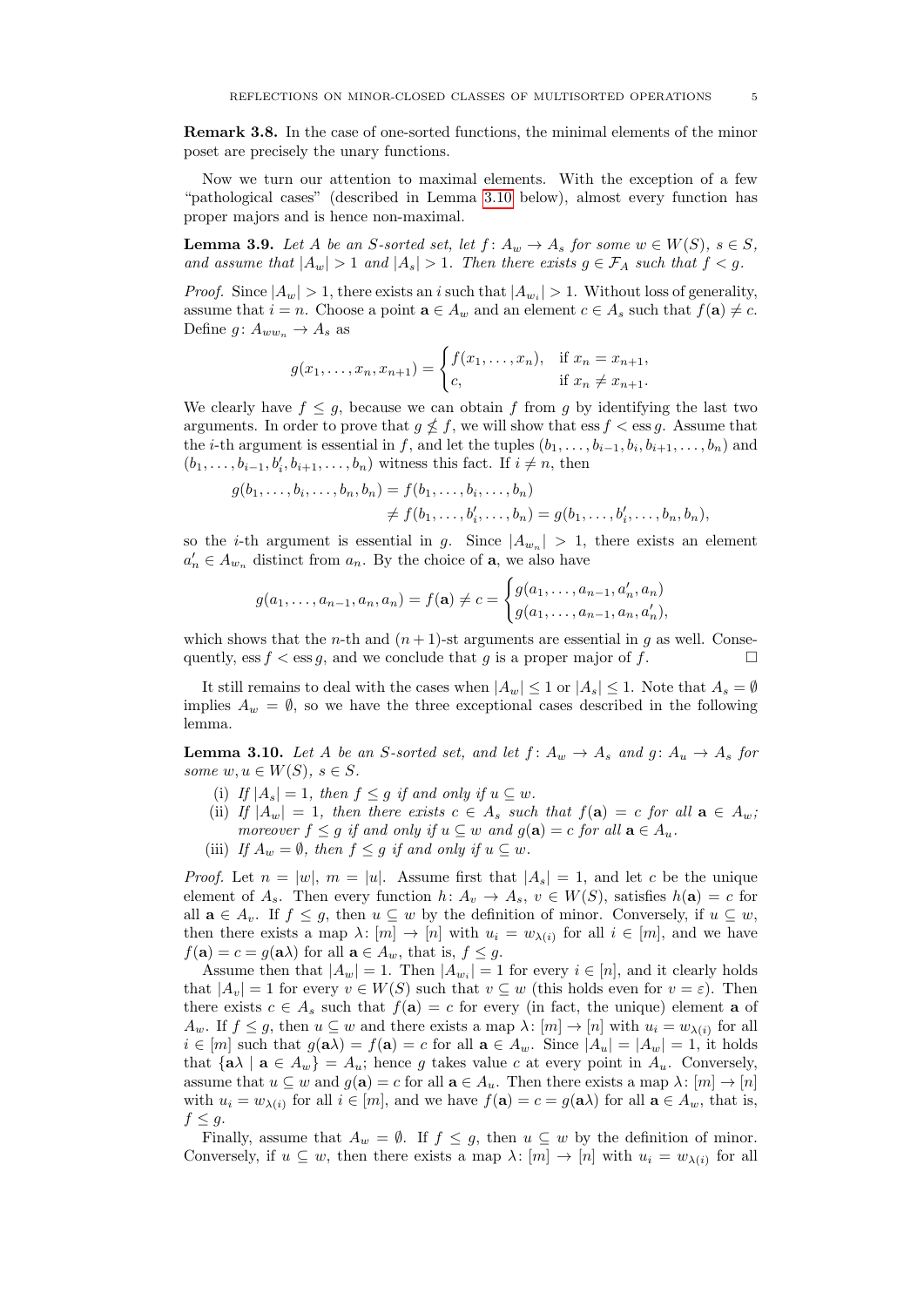$i \in [m]$ , and the condition that  $f(\mathbf{a}) = g(\mathbf{a}\lambda)$  for all  $\mathbf{a} \in A_w$  is vacuously true; hence  $f \leq g$ .

Proposition 3.11. Let A be an S-sorted set. The maximal elements of the minor poset  $(\mathcal{F}_A/\equiv, \leq)$  are precisely the nullary operations and the operations of the form  $f: A_t \to A_s$ , where  $s, t \in S$  and  $A_s = A_t = \emptyset$ .

Proof. Follows immediately from Lemmas [3.10](#page-4-0) and [3.9.](#page-4-1) (Note that there exists no nullary operation  $A_{\varepsilon} \to A_s$  if  $A_s$  is empty.)

Remark 3.12. In the case of one-sorted operations, the maximal elements of the minor poset are the nullary operations if  $A \neq \emptyset$ . Every non-nullary operation on a set with at least one element has proper majors, and the construction of Lemma [3.9](#page-4-1) provides one whenever  $|A| > 1$ . However, if A is empty, then there is no nullary operation on A, and for each  $n \geq 1$  there is just one *n*-ary operation on A, namely the empty operation. The latter are all equivalent to each other, hence the minor poset has only one element, which is maximal and minimal at the same time.

The previous results can be applied to characterize the finite principal filters of the minor poset.

**Definition 3.13.** Let  $\uparrow f$  be the principal filter generated by  $f/\equiv$  in  $(\mathcal{F}_A/\equiv, \leq)$ , that is,  $\uparrow f := \{g/\equiv | f \leq g\}.$ 

<span id="page-5-2"></span>**Proposition 3.14.** Let A be an S-sorted set. Let  $f: A_w \rightarrow A_s$  for some  $w =$  $w_1 \ldots w_n \in W(S), s \in S.$ 

- <span id="page-5-1"></span>(i) The principal filter  $\uparrow f$  contains an infinite chain if and only if  $|A_s| > 1$  and  $|A_{w_i}| > 1$  for some  $i \in [n]$ .
- <span id="page-5-0"></span>(ii) If  $A_s = \emptyset$ , then  $\uparrow f \cong (G, \supseteq)$ , where  $G := \mathcal{P}(\text{Im } w) \setminus \mathcal{P}(\text{Im } w \cap S_A)$ .
- (iii) If  $|A_s| = 1$ , then  $\uparrow f \cong (\mathcal{P}(\text{Im } w), 2)$ .
- (iv) If  $A_s \neq \emptyset$  and  $|A_{w_i}| \leq 1$  for all  $i \in [n]$ , then  $\uparrow f \cong (G \cup H, \leq)$ , where G is as in [\(ii\)](#page-5-0) and  $H := \mathcal{P}(\text{Im } w \cap S_A) \times A_s$ , and the partial order relation is defined as follows:  $X \leq Y$  if and only if
	- $X, Y \in G$  and  $X \supset Y$ , or
	- $X, Y \in H$  with  $X = (B, b), Y = (C, c)$  and  $B \supseteq C$  and  $b = c$ , or
	- $X \in G$ ,  $Y \in H$  with  $Y = (C, c)$  and  $X \supseteq C$ .

*Proof.* For statement [\(i\),](#page-5-1) assume first that  $|A_s| > 1$  and  $|A_{w_i}| > 1$  for some  $i \in [n]$ . If  $A_w = \emptyset$ , then we need to first remove some letters from w to obtain a word u such that  $w_i \in \text{Im } u$ ,  $u \subseteq w$  and  $A_u \neq \emptyset$ , and we let  $g: A_u \to A_s$  be any function; then  $f < g$  by Lemma [3.10](#page-4-0)[\(iii\).](#page-4-2) (If  $A_w \neq \emptyset$ , such preprocessing is not necessary.) Repeated application of Lemma [3.9](#page-4-1) then yields an infinite ascending chain above f.

The converse implication is established in the remaining statements of the current proposition, which can be proved with straightforward verification using Lemma [3.10.](#page-4-0) П

<span id="page-5-3"></span>Example 3.15. In order to illustrate the posets appearing in Proposition [3.14,](#page-5-2) let  $S = \{1, 2, 3, 4, 5\}, A_1 = A_2 = \emptyset, A_3 = \{0, 1, 2\}, A_4 = \{0, 1, 2, 3\}, A_5 = \{0\}, \text{ and }$ let f, g, h be S-sorted operations on A with  $\text{dec}(f) = (1234, 5)$ ,  $\text{dec}(g) = (1234, 1)$ , dec  $h = (1234, 3)$ . These are all empty operations, since  $A_{1234} = A_1 \times A_2 \times A_3 \times A_4 = \emptyset$ . However, the principal filters  $\uparrow f$ ,  $\uparrow g$  and  $\uparrow h$  are quite distinct; they are shown in Figure [1,](#page-6-1) which is a Hasse diagram with some shorthand notation for easier readability. The diagram comprises several copies of a diamond (the big disks) connected by thick lines. Each thick line between a pair of diamonds represents four edges, each connecting a vertex of one diamond to its corresponding vertex in the other diamond.

In fact, Figure [1](#page-6-1) gives three Hasse diagrams at once: each one of the posets  $\uparrow f$ ,  $\uparrow g$ and  $\uparrow h$  is represented by the part of the diagram inside the polygonal frame labeled as such. The vertices bear labels indicating a representative of each equivalence class, and they can be interpreted as follows. Let s be the output sort of the function  $(f, g)$ or h) being considered. A label of the form  $w \in W(S)$  designates the empty function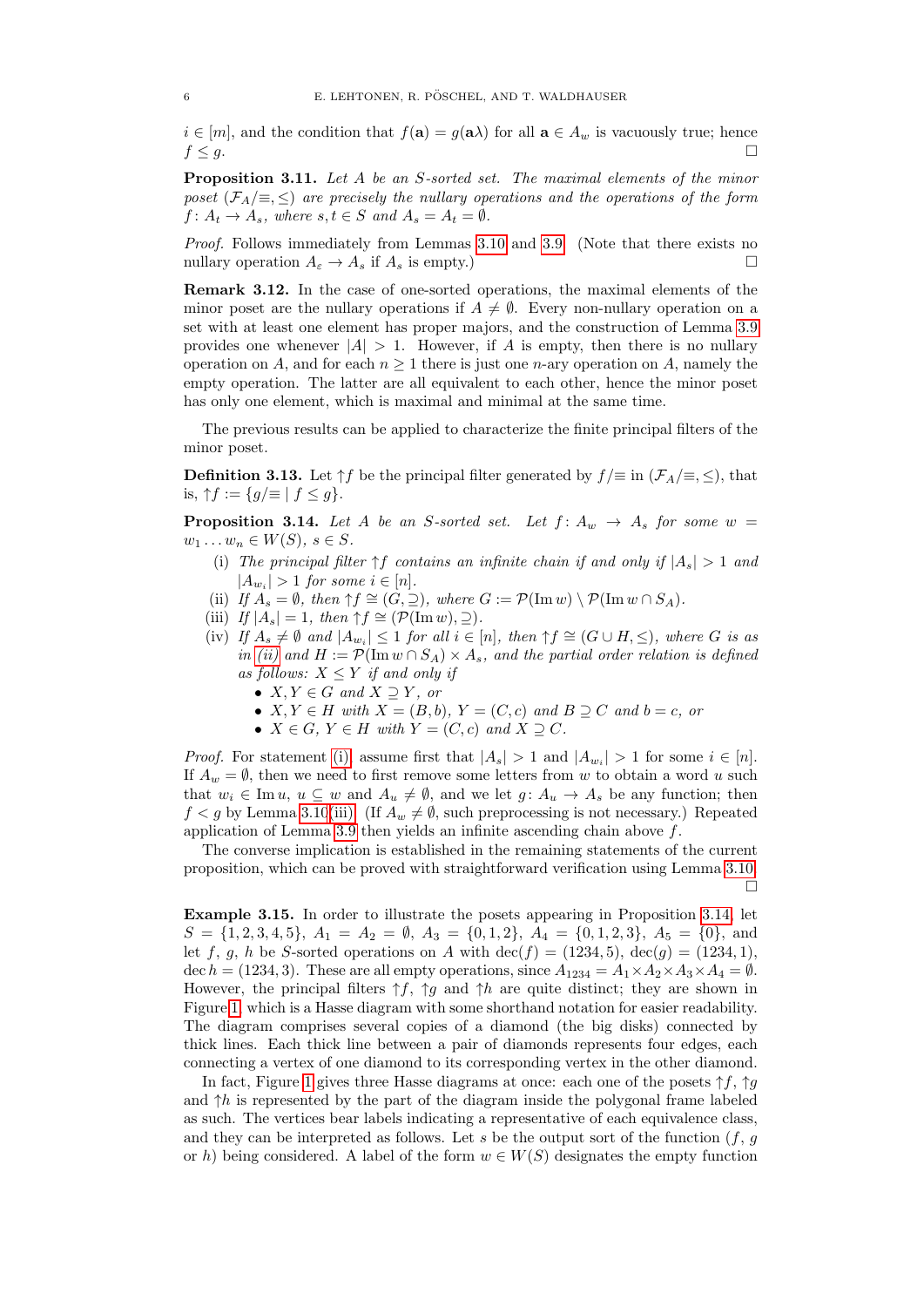

<span id="page-6-1"></span>FIGURE 1. Principal filters generated by the functions  $f, g, h$  of Example [3.15.](#page-5-3)

of declaration  $(w, s)$ . A label of the form  $(w, a) \in W(S) \times A_s$  designates the constant function of declaration  $(w, s)$  taking value a everywhere. For example, the vertex labeled 14 represents (the equivalence class of) the empty function of declaration (14, 5) in the diagram of  $\uparrow f$ , the empty function of declaration (14, 1) in  $\uparrow q$ , and the empty function of declaration  $(14, 3)$  in  $\uparrow h$ .

Proposition [3.14](#page-5-2) describes, fully and accurately, all finite principal filters of the minor poset. In contrast, description of the finite principal ideals seems quite a challenging task, even for one-sorted functions. A function-free characterization of finite principal ideals in terms of quotients of partition lattices was obtained by Lehtonen and Waldhauser [\[5\]](#page-13-4), but the condition is rather intricate, and we do not even know whether there exists any finite bounded poset that does not satisfy the condition. This remains a topic of further investigation. (Note that a slightly different terminology is used in [\[5\]](#page-13-4): "minor poset" refers there to principal ideals of the minor poset  $(\mathcal{F}_A/\equiv,\leq).$ 

# <span id="page-6-0"></span>4. Galois theory of minor-closed classes of functions and relation pairs

We say that a class  $F \subseteq \mathcal{F}_A$  of S-sorted operations on A is minor-closed if all minors of members of F are members of F. Denote by  $\langle F \rangle_{\text{mc}}$  the minor-closure of  $F$ , i.e., the smallest minor-closed class containing  $F$ . The minor-closed classes are exactly the downsets (order ideals) of the quasiordered set  $(\mathcal{F}_A; \leq)$ . Let M be the set of all minor-closed subsets of  $\mathcal{F}_A$ , and order it by inclusion.

**Proposition 4.1.** For any family C of minor-closed subsets of  $\mathcal{F}_A$ , the union  $\bigcup \mathcal{C}$  and the intersection  $\bigcap \mathcal{C}$  are minor-closed. Consequently, the set M of all minor-closed subsets constitutes a complete sublattice of the power set lattice  $(\mathcal{P}(\mathcal{F}_A), \subseteq)$ . The least and greatest elements of M are  $\emptyset$  and  $\mathcal{F}_A$ , respectively.

*Proof.* Let C be a family of minor-closed subsets of  $\mathcal{F}_A$ . Let  $g \in \bigcup \mathcal{C}$  and  $f \leq g$ . Then  $g \in C$  for some  $C \in \mathcal{C}$ . Since C is minor-closed, we have  $f \in C$ , so  $f \in \bigcup \mathcal{C}$ . We conclude that  $\bigcup \mathcal{C}$  is minor-closed. The proof that  $\bigcap \mathcal{C}$  is minor-closed is similar.

The statement about the least and greatest elements is obvious, because both ∅ and  $\mathcal{F}_A$  are minor-closed.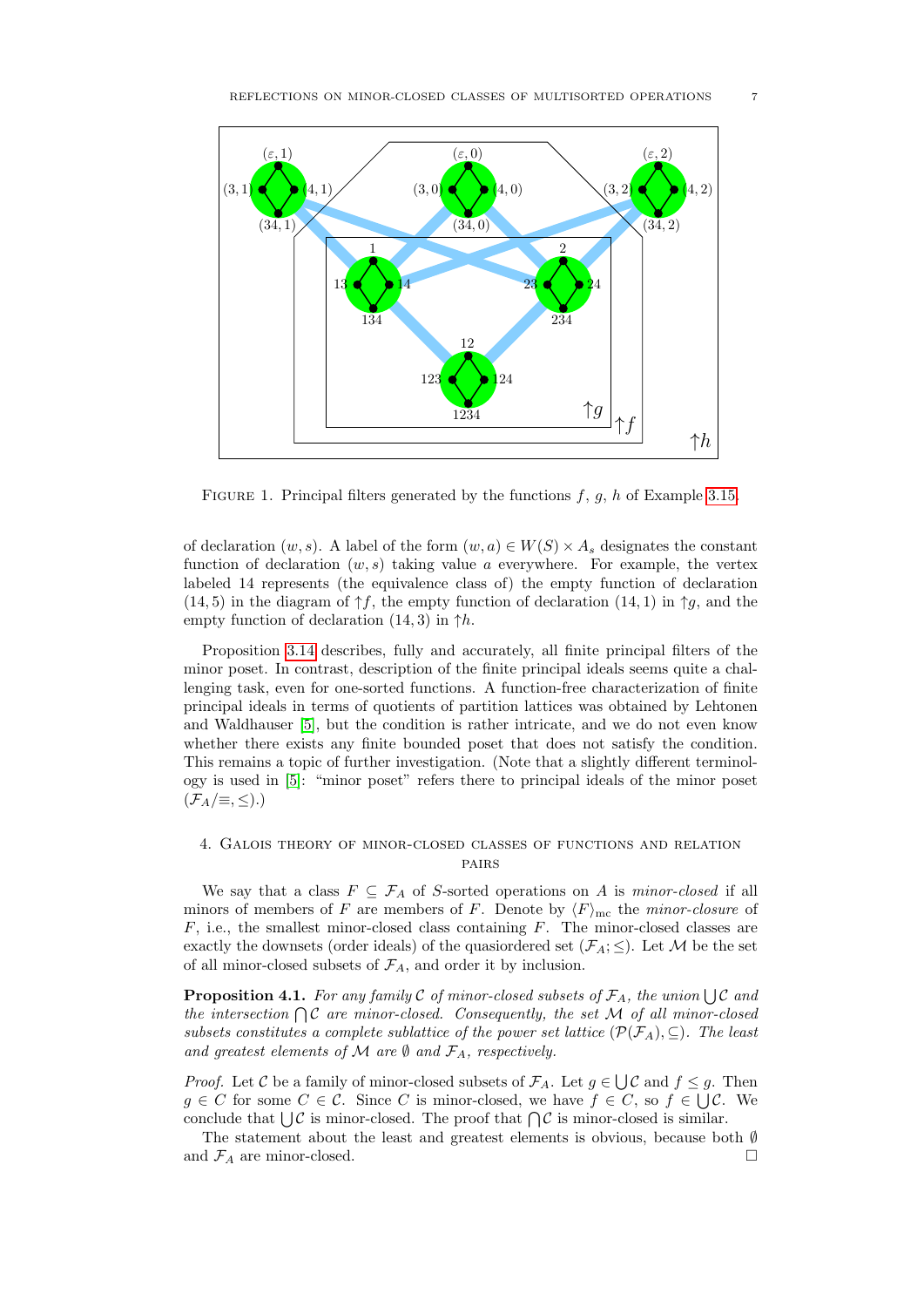Pippenger's [\[6\]](#page-13-0) Galois theory of minor-closed classes of functions and invariant relation pairs (constraints) can be translated to the setting of multisorted functions. We will develop the theory under the assumption that all components of the underlying S-sorted set  $A$  are finite (possibly empty). The set  $S$  of sorts may be finite or infinite.

**Definition 4.2.** Let  $A := (A_s)_{s \in S}$  be an S-sorted set. For  $m \in \mathbb{N}$ , an  $m$ -ary S-sorted *relation on A* is a family  $(R_s)_{s \in S}$  of m-ary relations  $R_s \subseteq A_s^m$ . An m-ary S-sorted relation pair on A is a pair  $(R, R')$ , where R and R' are m-ary S-sorted relations on A. The relations R and  $R'$  are called the *antecedent* and the *consequent* of the relation pair, respectively.

We say that a relation pair  $(R, R')$  has finite support if the set  $S_R = \{s \in S \mid$  $R_s \neq \emptyset$  is finite. (The set  $S_{R'}$  may nevertheless be infinite.) In this paper, we will only consider relation pairs with finite support. This does not impose a significant restriction, because for any S-sorted relation pair  $(R, R')$ , it holds that

 $mPol(R, R') = mPol\{(R|_{S'}, R') | S' \subseteq S, S' \text{ finite}\}.$ 

We denote by  $\mathcal{Q}_A^{(m)}$  the set of all m-ary S-sorted relation pairs on A with finite support, and we denote by  $\mathcal{Q}_A$  the set of all S-sorted relation pairs on A with finite support.

An *n*-tuple  $(\mathbf{a}^1, \mathbf{a}^2, \dots, \mathbf{a}^n)$  of *m*-tuples can be viewed as an  $m \times n$  matrix with columns  $\mathbf{a}^1, \mathbf{a}^2, \ldots, \mathbf{a}^n$ . The *i*-th row of this matrix is  $(\mathbf{a}^1(i), \mathbf{a}^2(i), \ldots, \mathbf{a}^n(i))$ . With this viewpoint in mind, we will often think of tuples belonging to a relation as columns, and we refer to their components as rows.

Note that  $B^0 = \{\emptyset\}$  for any set B, either empty or nonempty. Hence, there exist exactly two nullary relations on any set B, namely,  $\emptyset$  and  $\{\emptyset\}$ . In contrast, for any  $n \geq 1$ , the only *n*-ary relation on the empty set  $\emptyset$  is the empty relation  $\emptyset$ .

**Definition 4.3.** Let  $A := (A_s)_{s \in S}$  be an S-sorted set. Let f be an S-sorted operation of declaration  $(w, s)$  on A  $(w = w_1 ... w_n)$ , and let  $(R, R') \in \mathcal{Q}_A^{(m)}$  be an *m*-ary Ssorted relation pair on A with  $R = (R_s)_{s \in S}$  and  $R' = (R'_s)_{s \in S}$ . We write  $\mathbf{M} \prec_w R$ if  $\mathbf{M} := (\mathbf{a}^1, \mathbf{a}^2, \dots, \mathbf{a}^n)$  is an  $m \times n$  matrix such that  $\mathbf{a}^j \in R_{w_j}$  for all  $j \in [n]$ . For a matrix  $\mathbf{M} = (\mathbf{a}^1, \mathbf{a}^2, \dots, \mathbf{a}^n)$  such that  $\mathbf{a}^j \in A^m_{w_j}$  for all  $j \in [n]$ , we write  $f(\mathbf{M})$  to denote the *m*-tuple in  $A_s^m$  whose *i*-th entry is  $f(\mathbf{a}^1(i), \mathbf{a}^2(i), \ldots, \mathbf{a}^n(i))$ , for  $i \in [m]$ . In other words, if  $\mathbf{M} = (a_{ij})$ , then

$$
f(\mathbf{M}) := \begin{pmatrix} f(a_{11}, a_{12}, \dots, a_{1n}) \\ f(a_{21}, a_{22}, \dots, a_{2n}) \\ \vdots \\ f(a_{m1}, a_{m2}, \dots, a_{mn}) \end{pmatrix}.
$$

We say that f preserves  $(R, R')$ , or that f is a polymorphism of  $(R, R')$ , or  $(R, R')$  is *invariant* under f, and we write  $f \triangleright (R, R')$ , if for all  $m \times n$  matrices **M**, the condition  $\mathbf{M} \prec_w R$  implies  $f(\mathbf{M}) \in R'_s$ .

This notation extends to sets of S-sorted operations and sets of S-sorted relation pairs in the obvious way: for any  $F \subseteq \mathcal{F}_A$  and  $Q \subseteq \mathcal{Q}_A$ , we write  $F \supset Q$  to mean that  $f \triangleright (R, R')$  holds for all  $f \in F$  and for all  $(R, R') \in Q$ . Furthermore, we simplify the notation for singletons and write  $f \triangleright Q$  for  $\{f\} \triangleright Q$  and  $F \triangleright (R, R')$  for  $F \triangleright \{(R, R')\}.$ 

Let us point out three special cases.

• If  $m = 0$ , then the condition  $\mathbf{M} \prec_w R$  asserts that  $\mathbf{M} = (\emptyset, \emptyset, \dots, \emptyset)$ , and  $f(\mathbf{M}) = \emptyset \in A_s^0$ . Consequently,  $f \supset (R, R')$  if and only if

$$
(\forall i \in [n] \colon R_{w_i} = \{\emptyset\}) \implies R'_s = \{\emptyset\}.
$$

Thus, whether a function f preserves a nullary relation pair depends only on the declaration of f.

• If  $w = \varepsilon$  and  $m \ge 1$ , then  $f \triangleright (R, R')$  if and only if  $(c, \ldots, c) \in R'_s$ , where c is the constant value taken by  $f$ .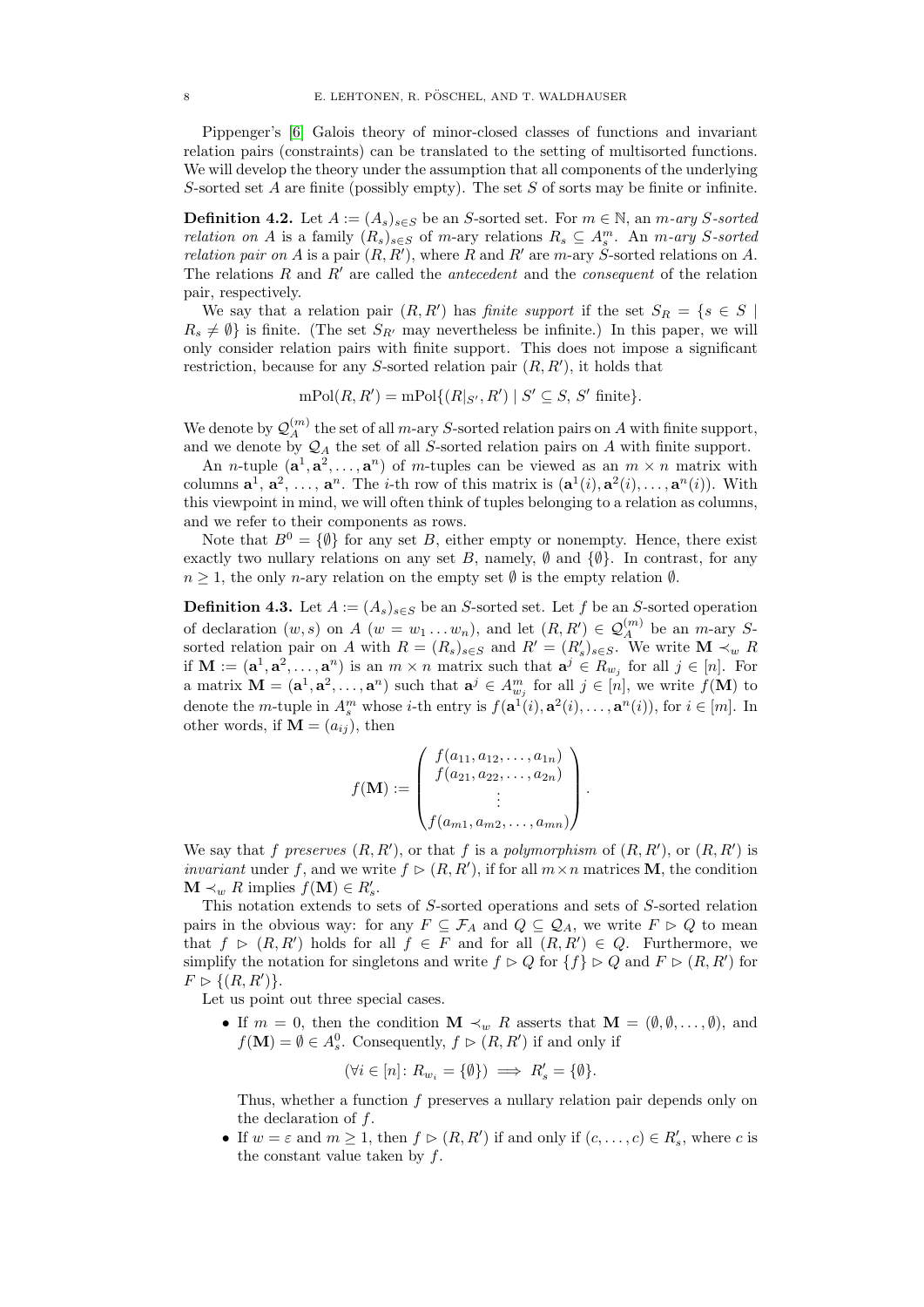• If  $A_w = \emptyset$  and  $m \geq 1$ , then  $R_{w_i} = \emptyset$  for some  $i \in [n]$ , so there is no matrix M such that  $\mathbf{M} \prec_w R$ . Hence the implication in the definition of preservation holds vacuously. Thus, every empty function preserves every relation pair of arity at least 1.

Definition 4.4. The preservation relation induces a Galois connection between multisorted operations and multisorted relation pairs on A. For any set  $F \subseteq \mathcal{F}_A$  of S-sorted operations and for any set  $Q \subseteq Q_A$  of S-sorted relation pairs, we write

$$
\begin{aligned} \text{mlnv } F &:= \{ (R, R') \in \mathcal{Q}_A \mid \forall f \in F : f \rhd (R, R') \}, \\ \text{mPol } Q &:= \{ f \in \mathcal{F}_A \mid \forall (R, R') \in Q : f \rhd (R, R') \}. \end{aligned}
$$

**Definition 4.5.** Assume that  $A = (A_s)_{s \in S}$  is an S-sorted set in which every component  $A_s$  is finite. For any  $w = w_1 \dots w_n \in W(S)$ , let  $\mathbf{X}_w = (\mathbf{x}_1^w, \dots, \mathbf{x}_n^w)$  be the  $N \times n$ matrix whose rows are all the *n*-tuples in  $A_w$  in some fixed order, where  $N = |A_w|$ . Then each column  $\mathbf{x}_i^w$  is a tuple in  $A_{w_i}^N$ . Let  $\chi_w = (\chi_{w,s})_{s \in S}$  be the N-ary S-sorted First each column  $\mathbf{x}_i$  is a tuple in  $A_{w_i}$ . Let  $\chi_w - (\chi_{w,s})_{s \in S}$  be the *N*-ary *S*-sorted<br>relation in which the component  $\chi_{w,s}$  of sort  $s \in S$  comprises those columns  $\mathbf{x}_i^w$  of  $\mathbf{X}_w$  for which  $w_i = s$ , i.e.,  $\chi_{w,s} := {\mathbf{x}_i^w \mid i \in [n], w_i = s}.$ 

Let us point out two special cases.

- If  $w = \varepsilon$ , then  $N = 1$  and  $n = 0$ , and  $\chi_{\varepsilon} = (\chi_{\varepsilon,s})_{s \in S}$  is the unary S-sorted relation with  $\chi_{\varepsilon,s} = \emptyset$  for all  $s \in S$ .
- If  $A_w = \emptyset$ , then  $N = 0$ ,  $n = |w|$ , and  $\chi_w = (\chi_{w,s})_{s \in S}$  is the nullary S-sorted relation with  $\chi_{w,s} = \{\emptyset\}$  if  $s = w_i$  for some  $i \in [n]$ , and  $\chi_{w,s} = \emptyset$  otherwise.

**Definition 4.6.** For an S-sorted relation  $\sigma$  and a set  $F \subseteq \mathcal{F}_A$  of S-sorted operations on A, let

$$
\Gamma_F(\sigma) := \bigcap \{ R' \mid F \rhd (\sigma, R') \}.
$$

<span id="page-8-0"></span>**Remark 4.7.** The relation pair  $(\sigma, \Gamma_F(\sigma))$  is an invariant of F, since it is the intersection of the relation pairs  $(\sigma, R') \in \text{mlnv } F$ . In fact,  $\Gamma_F(\sigma)$  is the least relation  $R'$ such that  $F \triangleright (\sigma, R').$ 

<span id="page-8-1"></span>**Lemma 4.8.** Let  $A = (A_s)_{s \in S}$  be an S-sorted set in which every set  $A_s$  is finite. Assume that  $F \subseteq \mathcal{F}_A$  is minor-closed. Then for every word  $w \in W(S)$  we have  $\Gamma_F(\chi_w) = (\{f(\mathbf{X}_w) \mid f \in F^{(w,s)}\})_{s \in S}.$ 

*Proof.* Write  $\gamma_s := \{f(\mathbf{X}_w) \mid f \in F^{(w,s)}\}\$ and let  $\gamma = (\gamma_s)_{s \in S}$ . In order to prove the inclusion  $\Gamma_F(\chi_w) \subseteq \gamma$ , we show that  $(\chi_w, \gamma) \in \text{mlnv } F$ . Let  $f \in F$ , say with  $dec(f) = (u, s), |u| = m$ , and let  $\mathbf{M} \prec_u \chi_w$ . Then there exists  $\lambda : [m] \to [n]$  such that  $\mathbf{M} = (\mathbf{x}_{\lambda(1)}^w, \dots, \mathbf{x}_{\lambda(m)}^w)$  and thus  $u_i = w_{\lambda(i)}$  for all  $i \in [m]$ . Then  $f_{\lambda}^w \in F^{(w,s)}$ , because F is minor-closed, and consequently  $f(\mathbf{M}) = f_{\lambda}^{w}(\mathbf{X}_{w}) \in \gamma_{s}$ .

In order to prove the converse inclusion  $\gamma \subseteq \Gamma_F(\chi_w)$ , we show that  $\gamma \subseteq R'$  for every  $R'$  such that  $(\chi_w, R') \in \text{mlnv } F$ . Indeed, let  $r \in \gamma_s$ . Then there exists  $f \in F^{(w,s)}$  such that  $r = f(\mathbf{X}_w)$ . Since  $\mathbf{X}_w \prec_w \chi_w$  and  $f \rhd (\chi_w, R')$ , we must have  $r = f(\mathbf{X}_w) \in R'_s$ , and this proves that  $\gamma \subseteq R'$ . From the definition of  $\Gamma_F(\chi_w)$ , we conclude that  $\gamma \subseteq$  $\Gamma_F(\chi_w)$ .

<span id="page-8-5"></span>**Lemma 4.9.** Let  $A = (A_s)_{s \in S}$  be an S-sorted set in which every set  $A_s$  is finite. Let  $F \subseteq \mathcal{F}_A$  be a minor-closed class and  $w \in W(S)$ . Then the following statements hold.

- <span id="page-8-2"></span>(i) For any  $s \in S$  and  $f, g \in \mathcal{F}_A^{(w,s)}$ ,  $f = g$  if and only if  $f(\mathbf{X}_w) = g(\mathbf{X}_w)$ .
- <span id="page-8-3"></span>(ii) For any  $f \in \mathcal{F}_A$  satisfying  $ar(f) = w$  we have  $f \in F$  if and only if  $f \in \mathcal{F}$  $(\chi_w, \Gamma_F(\chi_w)).$
- (iii)  $\Gamma_F(\chi_w) = \Gamma_{F'}(\chi_w)$ , where  $F' := \{ f \in F \mid \text{ar}(f) = w \}.$
- <span id="page-8-4"></span>(iv)  $F \triangleright (\chi_w, \Gamma_F(\chi_w))$ .
- (v)  $F = mPol\{(\chi_w, \Gamma_F(\chi_w)) \mid w \in W(S)\}.$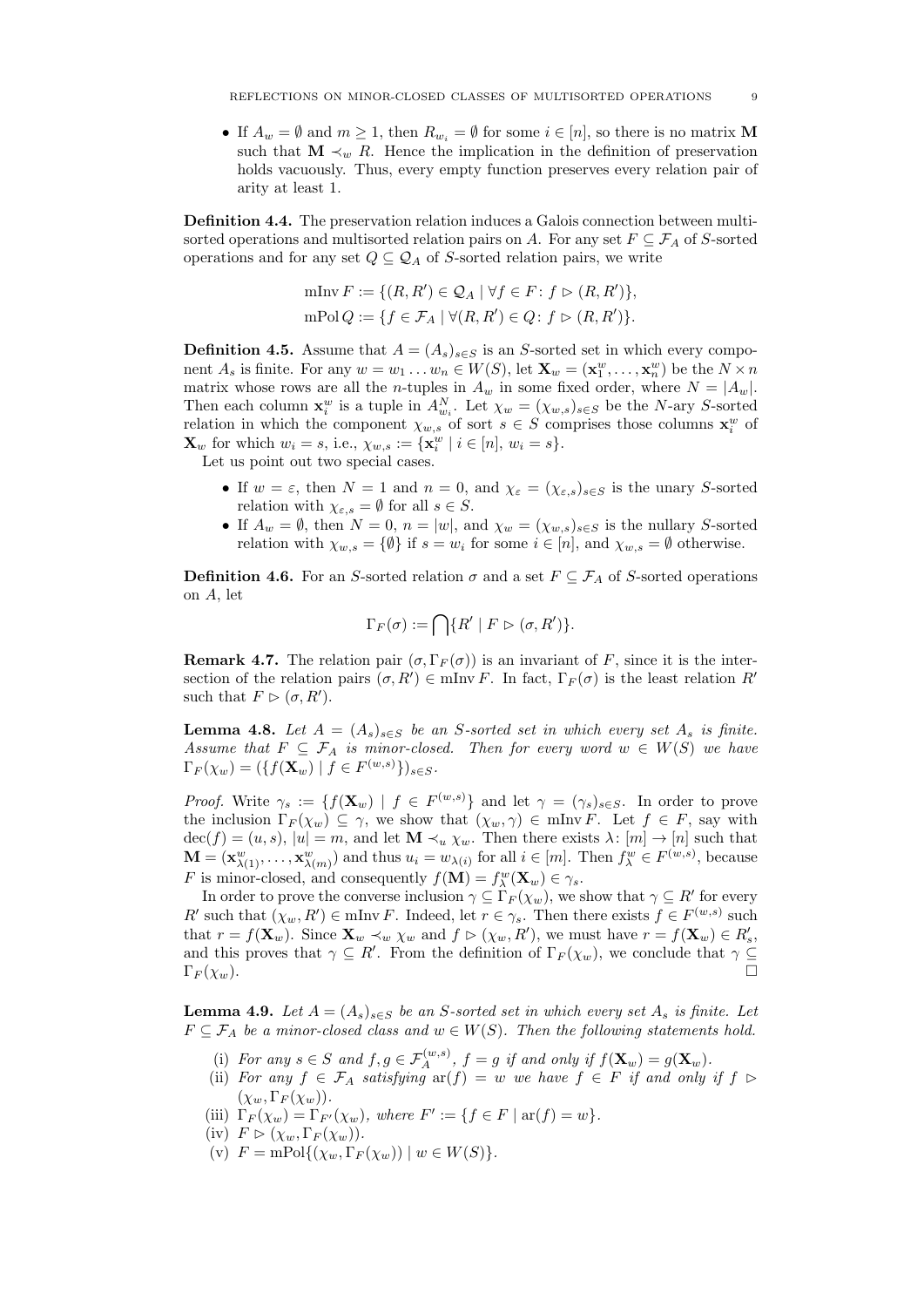*Proof.* (i) Obvious, because the rows of  $\mathbf{X}_w$  are all the *n*-tuples of the set  $A_w$  and hence  $f(\mathbf{X}_w)$  is the tuple listing the values of f at each point in its domain.

(ii) If  $f \in F$ , then  $f \triangleright (\chi_w, \Gamma_F(\chi_w))$  by Remark [4.7.](#page-8-0) Since  $\mathbf{X}_w \prec_w \chi_w$ , it follows that  $f(\mathbf{X}_w) \in \Gamma_F(\chi_w)$ , so by Lemma [4.8](#page-8-1) there is  $f' \in F$  with  $\text{dec}(f') = \text{dec}(f)$  such that  $f(\mathbf{X}_w) = f'(\mathbf{X}_w)$ . By [\(i\)](#page-8-2) we obtain  $f = f' \in F$ .

(iii) Since  $F' \subseteq F$ , we have mInv  $F \subseteq$  mInv  $F'$ , whence  $\Gamma_{F'}(\chi_w) \subseteq \Gamma_F(\chi_w)$ . For the converse inclusion, note that  $F' = \bigcup_{s \in S} F^{(w,s)}$ . Since  $\mathbf{X}_w \prec_w \chi_w$ , we must have  $(\{f(\mathbf{X}_w) \mid f \in F^{(w,s)}\})_{s \in S} \subseteq R'$  for every R' such that  $(\chi_w, R') \in \text{mlnv } F'.$ Lemma [4.8](#page-8-1) and the definition of  $\Gamma_{F'}(\chi_w)$  then yield  $\Gamma_F(\chi_w) \subseteq \Gamma_{F'}(\chi_w)$ .

(iv) Follows immediately from Remark [4.7.](#page-8-0)

(v) Follows immediately from items [\(ii\)](#page-8-3) and [\(iv\).](#page-8-4)  $\Box$ 

<span id="page-9-0"></span>**Theorem 4.10.** Let  $A := (A_s)_{s \in S}$  be an S-sorted set, and assume that the sets  $A_s$ are all finite. Let  $F \subseteq \mathcal{F}_A$  be a set of S-sorted operations on A. Then  $F = \text{mPol }Q$  for some  $Q \subseteq Q_A$  if and only if F is minor-closed. Consequently,  $\langle F \rangle_{\text{mc}} = \text{mPol}\,\text{mlnv}\,F$ for any  $F \subseteq \mathcal{F}_A$ .

*Proof.* The "if" part is given by Lemma [4.9.](#page-8-5) For the converse, assume that  $F =$ mPolQ. Let  $f \in F^{(w,s)}$ ,  $w = w_1 \dots w_n$ . Let  $u := u_1 \dots u_m \in W(S)$  be such that  $\{w_1,\ldots,w_n\}\subseteq \{u_1,\ldots,u_m\}$ , and let  $\lambda: [n] \to [m]$  be a map satisfying  $w_i = u_{\lambda(i)}$ for all  $i \in [n]$ . We need to show that  $f_{\lambda}^u \in F$ . Let  $(R, R') \in Q$  be a q-ary relation pair. Let  $\mathbf{M} := (\mathbf{a}^1, \mathbf{a}^2, \dots, \mathbf{a}^m)$  be a  $q \times m$  matrix with columns  $\mathbf{a}^j$   $(j = 1, \dots, m)$ and assume that  $\mathbf{M} \prec_u R$ . Then  $(\mathbf{a}^{\lambda(1)}, \ldots, \mathbf{a}^{\lambda(n)}) \prec_w R$ , so we have  $f^n_{\lambda}(\mathbf{M}) =$  $f(\mathbf{a}^{\lambda(1)},...,\mathbf{a}^{\lambda(n)}) \in R'_s$ , because  $f \triangleright (R, R')$ . We conclude that  $f_{\lambda}^u \in \mathrm{mPol}\,Q = F$ , so  $F$  is minor-closed.

We have shown that F is minor-closed if and only if  $F = mPolQ$  for some  $Q \subseteq Q_A$ . By the general properties of Galois connections, the latter is equivalent to  $F = \text{mPol }\text{mlnv } F$ . Thus we see that the closed classes corresponding to the closure operators  $F \mapsto \text{mPol}\,\text{mlnv}\, F$  and  $F \mapsto \langle F \rangle_{\text{mc}}$  are the same, therefore the two closure operators coincide:  $\langle F \rangle_{\text{mc}} = \text{mPol} \text{mInv } F$  for all  $F \subseteq \mathcal{F}_A$ .

We are now going to describe the Galois closed sets of relation pairs. We follow the approach taken by Lau  $[3,$  Section II.2] and Pöschel and Kalužnin  $[8,$  Sections 1.1–1.2] for describing the Galois closed sets of relations in the classical theory of clones and relational clones. The notions and ideas present in these pieces of literature can be translated in a straightforward way to the realm of S-sorted operations and relation pairs.

For an arbitrary equivalence relation  $\varrho$  on  $[m]$ , let  $\delta_{\varrho}^{m} = (\delta_{\varrho,s}^{m})_{s \in S}$ , where

$$
\delta_{\varrho,s}^m := \{ (a_1, \ldots, a_m) \in A_s^m \mid (i,j) \in \varrho \implies a_i = a_j \}.
$$

We write simply  $\delta_{\varrho}$  when m is clear from the context. Relation pairs of the form  $(\delta^m_{\rho}, \delta^m_{\rho})$  are called *diagonal relation pairs.* (Note that  $\delta^0_{\rho,s} = \{\emptyset\}$ .)

**Remark 4.11.** It is easy to verify that every S-sorted operation in  $\mathcal{F}_A$  preserves every diagonal relation pair  $(\delta_{\varrho}^{m}, \delta_{\varrho}^{m})$ .

Recall the "elementary operations"  $\zeta$ ,  $\tau$ ,  $\eta$ ,  $\chi$  and  $\wedge$  on relations (see Lau [\[3,](#page-13-5) Section II.2.3.]). Let R and  $\tilde{R}$  be m-ary and m'-ary relations on a set B, respectively. Then  $\zeta R = \tau R = R$  for  $m \leq 1$ , pr  $R = R$  for  $m = 0$ ,  $R \wedge \tilde{R} = R$  for  $m \neq m'$ , and

$$
\zeta R := \{ (a_2, a_3, \dots, a_m, a_1) \mid (a_1, a_2, \dots, a_m) \in R \} \quad (m \ge 2),
$$
  
\n
$$
\tau R := \{ (a_2, a_1, a_3, \dots, a_m) \mid (a_1, a_2, \dots, a_m) \in R \} \quad (m \ge 2),
$$
  
\n
$$
\text{pr } R := \{ (a_2, \dots, a_m) \mid (a_1, a_2, \dots, a_m) \in R \} \quad (m \ge 1),
$$
  
\n
$$
R \times \tilde{R} := \{ (a_1, \dots, a_m, b_1, \dots, b_{m'}) \mid (a_1, \dots, a_m) \in R, (b_1, \dots, b_{m'}) \in \tilde{R} \},
$$
  
\n
$$
R \wedge \tilde{R} := \{ (a_1, \dots, a_m) \mid (a_1, \dots, a_m) \in R \cap \tilde{R} \} \quad (m = m').
$$

The operation  $\zeta$  is called *cyclic shift of rows*,  $\tau$  is called *transposition of first two* rows, pr is called *deletion of first row*,  $\times$  is called *Cartesian product*, and  $\wedge$  is called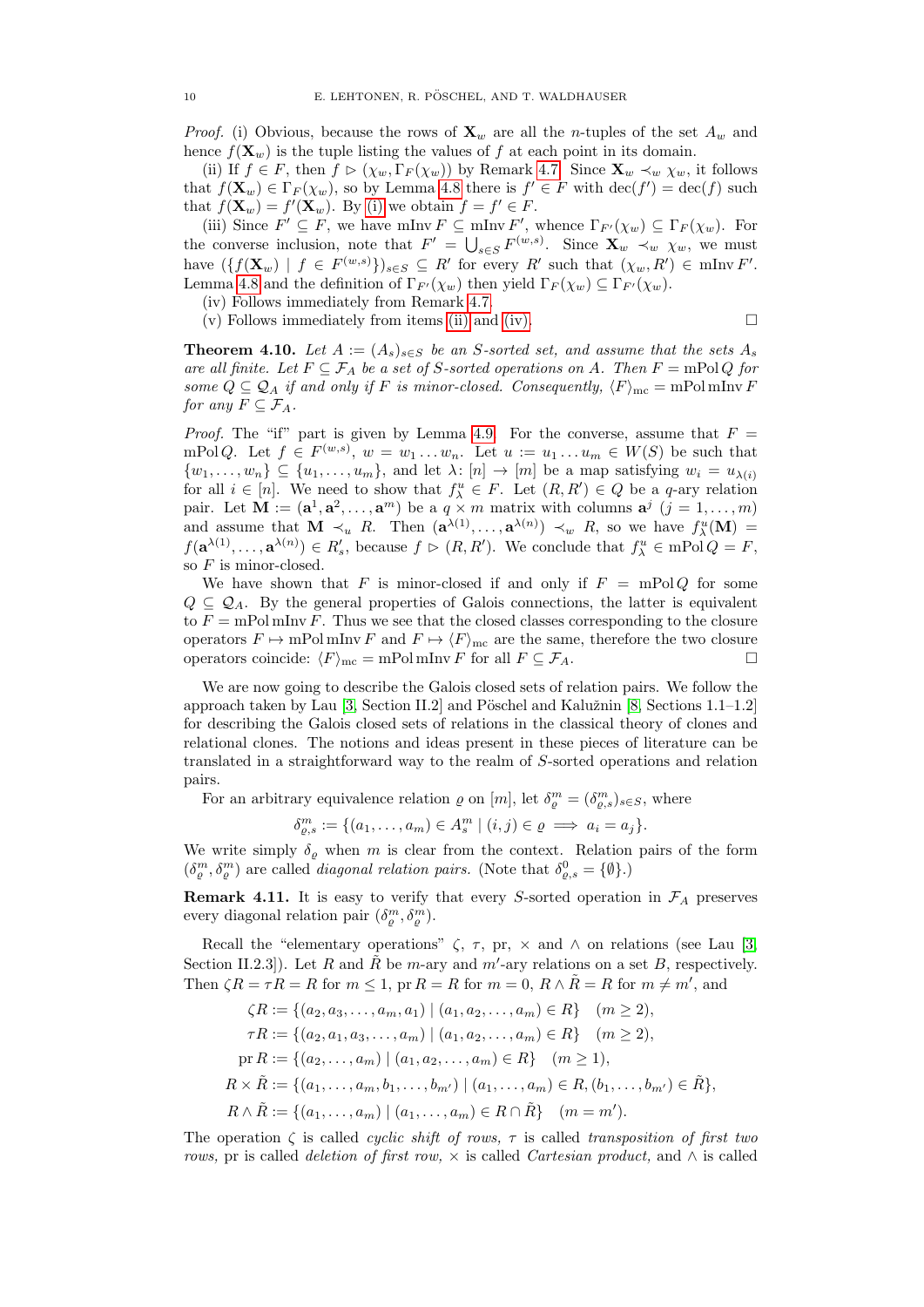intersection. Observe that if R is an empty relation (of arbitrary arity), then pr  $R = \emptyset$ and  $R \times \bar{R} = \emptyset$  for every relation  $\bar{R}$ . If R is a nonempty unary relation, then we have pr  $R = \{\emptyset\}$ , and if R is the nonempty nullary relation (i.e.,  $R = \{\emptyset\}$ ), then  $R \times \overline{R} = \overline{R}$ .

We define analogous elementary operations of S-sorted relation pairs. For  $(R, R') \in$  $\mathcal{Q}_{A}^{(m)}$ , we set  $\zeta(R,R') := (\zeta R, \zeta R')$ , where  $\zeta R := (\zeta R_s)_{s \in S}$  and  $\zeta R' := (\zeta R'_s)_{s \in S}$ . Similarly,  $\tau(R, R')$ ,  $pr(R, R')$ ,  $(R, R') \times (\tilde{R}, \tilde{R}')$  and  $(R, R') \wedge (\tilde{R}, \tilde{R}')$  are defined componentwise and in parallel in each sort.

A relation pair  $(R, R')$  is a *relaxation* of  $(\tilde{R}, \tilde{R}')$  if  $R \subseteq \tilde{R}$  and  $R' \supseteq \tilde{R}'$ . We say that  $(R, R')$  is obtained from  $(\tilde{R}, R')$  by restricting the antecedent if  $R \subseteq \tilde{R}$ , and we say that  $(R, R')$  is obtained from  $(R, \tilde{R}')$  by extending the consequent if  $R' \supseteq \tilde{R}'$ .

<span id="page-10-0"></span>**Definition 4.12.** Following Pippenger [\[6\]](#page-13-0), we say that a set  $Q \subseteq Q_A$  of relation pairs is minor-closed if it contains the diagonal relation pairs and is closed under the elementary operations  $\zeta$ ,  $\tau$ , pr,  $\times$ ,  $\wedge$ , relaxations and arbitrary intersections.

Remark 4.13. The closure under arbitrary intersections subsumes the closure under  $\wedge$ . If the set S of sorts is finite and every component of the S-sorted set A is finite, then closure under arbitrary intersections can be omitted from Definition [4.12.](#page-10-0)

Moreover, we would like to mention that the closure of sets of S-sorted relation pairs under the operations  $\zeta$ ,  $\tau$ ,  $\pi$ ,  $\times$ ,  $\wedge$  is equivalent to the closure with respect to pp-formulas (more precisely, with respect to logical operations on relations defined by primitive positive first-order formulas) as it is known from the one-sorted case (cf., e.g., [\[7,](#page-13-7) Remark 1.6]).

Using the argument provided by Lau [\[3,](#page-13-5) Section II.2.5], one can show that a minorclosed set Q is also closed under operations derivable from the elementary operations, such as permutation of rows, projection onto rows  $i_1, i_2, \ldots, i_t$  (denoted by  $\text{pr}_{i_1, i_2, \ldots, i_t}$ ), identification of rows, repetition of rows, introduction of fictitious rows, relational product. We denote by  $[Q]_{\text{mc}}$  the *minor-closure* of a set  $Q \subseteq Q_A$ , i.e., the smallest minor-closed set of relation pairs containing Q.

It follows immediately from the definitions that  $\min Y$  is minor-closed for every  $F \subseteq \mathcal{F}_A$ .

<span id="page-10-1"></span>**Lemma 4.14.** Let  $A = (A_s)_{s \in S}$  be an S-sorted set in which every set  $A_s$  is finite. Let  $(R, R') \in \mathcal{Q}_A$  and  $F \subseteq \mathcal{F}_A$ . Assume that  $(R, R') \in \text{mlnv } F$ . Then there exists  $(R, R'') \in \text{mlnv } F$  such that  $R'' \subseteq R'$ , and there are a word  $w \in W(S)$  and  $i_1, \ldots, i_m \in$ [q],  $q := |A_w|$ , such that  $(R, R'') = \mathrm{pr}_{i_1, \dots, i_m}(\chi_w, \Gamma_F(\chi_w))$ . In particular,

$$
\text{mInv } F = [\{(\chi_w, \Gamma_F(\chi_w)) \mid w \in W(S)\}]_{\text{mc}}.
$$

*Proof.* Assume that R is m-ary and  $S_R = \{s_1, \ldots, s_t\}$ . For  $s \in S$ , let  $n_s := |R_s|$ , and let  $N := \sum_{s \in S} n_s$ . Note that N is a well-defined integer, because  $S_R$  is finite and every set  $A_s$  is finite. Let  $\mathbf{M}_R$  be the  $m \times N$  matrix, whose leftmost columns are the  $n_{s_1}$  tuples in  $R_{s_1}$ , which are followed by the  $n_{s_2}$  tuples in  $R_{s_2}$ , and so on, and the rightmost columns are the  $n_{s_t}$  tuples in  $R_{s_t}$ . Let

$$
w := \underbrace{s_1 \dots s_1}_{n_{s_1}} \underbrace{s_2 \dots s_2}_{n_{s_2}} \dots \underbrace{s_t \dots s_t}_{n_{s_t} \text{ times}}.
$$

There exist  $i_1, \ldots, i_m \in [q], q := |A_w|$ , such that  ${\rm pr}_{i_1,\ldots,i_m}(\mathbf{X}_w) = \mathbf{M}_R$  and hence  $pr_{i_1,...,i_m}(\chi_w) = R.$  Let  $R'' := pr_{i_1,...,i_m}(\Gamma_F(\chi_w)).$ 

We claim that  $R'' \subseteq R'$ . Let  $r \in R''_s$ . By Lemma [4.8](#page-8-1) and Theorem [4.10,](#page-9-0) there exists  $f_{\tilde{r}} \in \langle F \rangle_{\text{mc}}^{(w,s)} = (\text{mPol }\text{mlnv } F)^{(w,s)}$  such that  $f_{\tilde{r}}(\mathbf{X}_w) = \tilde{r}$  and  $r = \text{pr}_{i_1,\dots,i_m}(\tilde{r}).$ Then

$$
r=\mathrm{pr}_{i_1,...,i_m}(\tilde{r})=\mathrm{pr}_{i_1,...,i_m}(f_{\tilde{r}}(\mathbf{X}_w))=f_{\tilde{r}}(\mathrm{pr}_{i_1,...,i_m}(\mathbf{X}_w))=f_{\tilde{r}}(\mathbf{M}_R)\in R'_s,
$$

because  $\mathbf{M}_R \prec_w R$  and  $(R, R') \in \text{mlnv } F$ . Clearly,  $(R, R'') \in \text{mlnv } F$  since  $(\chi_w, \Gamma_F(\chi_w)) \in$ mInv  $F$  by Remark [4.7](#page-8-0) and mInv  $F$  is minor-closed.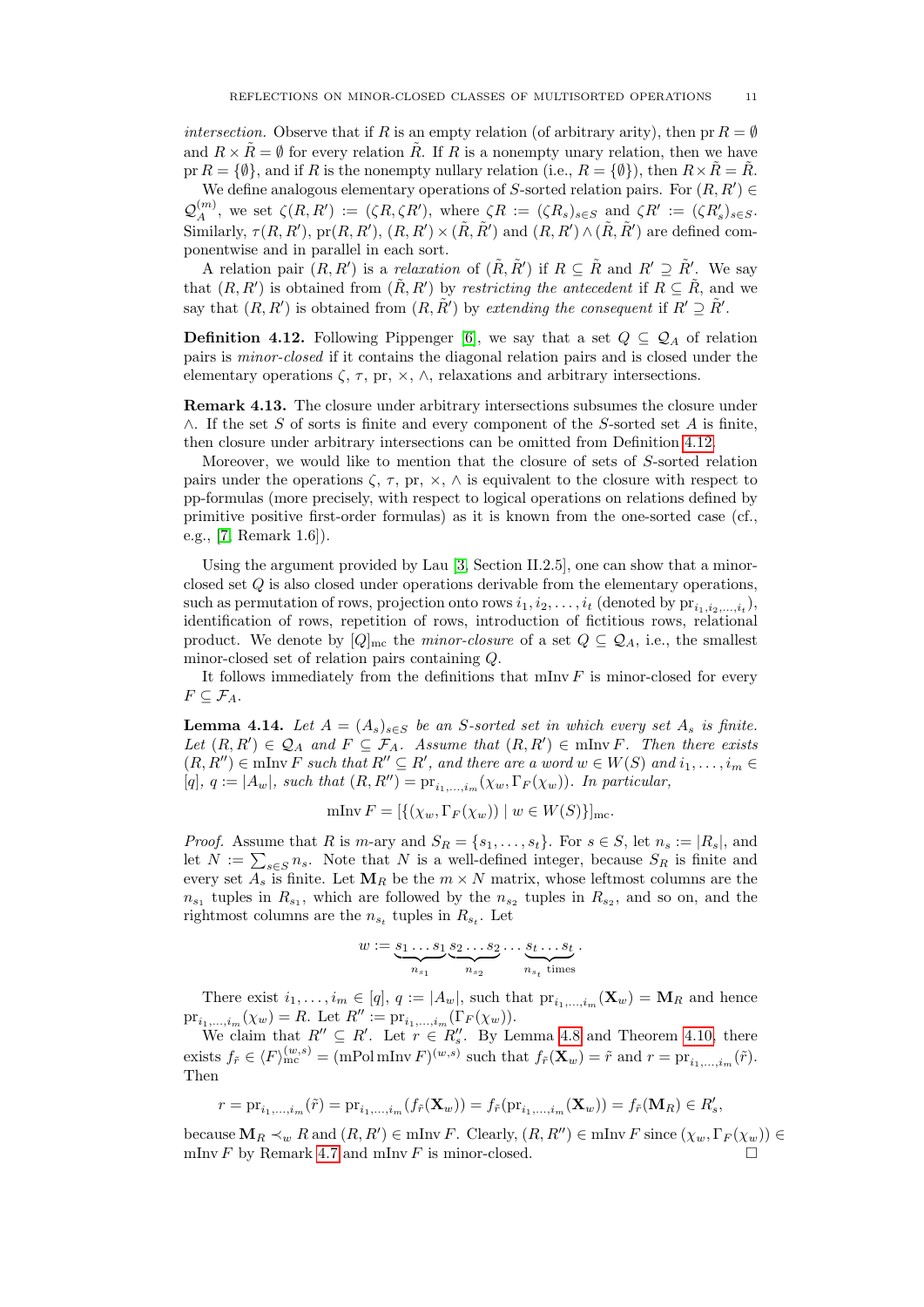<span id="page-11-0"></span>**Lemma 4.15.** Let  $A = (A_s)_{s \in S}$  be an S-sorted set in which every set  $A_s$  is finite. Let  $Q \subseteq Q_A$  be a minor-closed class, and let  $F := \text{mPol } Q$ . Then  $(\chi_w, \Gamma_F(\chi_w)) \in Q$ for every  $w \in W(S)$ .

*Proof.* Fix  $w \in W(S)$ , and let  $\gamma := \bigcap \{ R' \mid (\chi_w, R') \in Q \}$ . Then  $(\chi_w, \gamma) \in Q$ , because Q is minor-closed. We are going to show that  $\gamma \subseteq \Gamma_F(\chi_w)$ ; from this it follows that  $(\chi_w, \Gamma_F(\chi_w)) \in Q$ , because Q is closed under extension of consequents.

Suppose, to the contrary, that  $\gamma \nsubseteq \Gamma_F(\chi_w)$ . Then there exists  $s \in S$  and  $r \in A_s^q$ ,  $q := |A_w|$ , such that  $r \in \gamma_s \setminus \Gamma_F(\chi_w)_s$ . Define the function  $f_r: A_w \to A_s$  by the rule  $f_r(\mathbf{X}_w) := r$ . Since  $r \notin \Gamma_F(\chi_w)$  and  $\mathbf{X}_w \prec_w \chi_w$  we have  $f_r \not\triangleright (\chi_w, \Gamma_F(\chi_w))$ . The set F is minor-closed by Theorem [4.10,](#page-9-0) whence it follows by Lemma [4.9](#page-8-5)[\(ii\)](#page-8-3) that  $f_r \notin F$ . Since  $f_r \notin F = \text{mPol } Q$ , there exists a relation pair  $(R, R') \in Q$ , say, of arity m, that is not preserved by  $f_r$ , i.e., there exists **M**  $\prec_w R$  such that  $f_r(\mathbf{M}) \notin R'_s$ .

Let N be the  $(q+m) \times |w|$  matrix obtained by placing  $\mathbf{X}_w$  on top of M. Let  $\rho$  be the partition of the set  $[q + m]$  in which elements  $i, j \in [q + m]$  belong to the same block if and only if rows i and j of N are equal. Recall that the rows of  $\mathbf{X}_w$  are all tuples in  $A_w$ , so each row of **M** appears also as a row of  $\mathbf{X}_w$ . Let  $h: [m] \to [q]$  be the map such that for each  $i \in [m]$ , the *i*-th row of **M** equals the  $h(i)$ -th row of  $\mathbf{X}_w$ ; thus  $\mathbf{M} = \mathrm{pr}_{h(1),...,h(m)} \mathbf{X}_{w}$ . Let

$$
(\sigma, \sigma') := ((\chi_w, \gamma) \times (R, R')) \wedge (\delta_{\varrho}, \delta_{\varrho}),
$$
  

$$
(\tilde{\sigma}, \tilde{\sigma}') := \mathrm{pr}_{1, \dots, q}(\sigma, \sigma').
$$

Note that both  $(\sigma, \sigma')$  and  $(\tilde{\sigma}, \tilde{\sigma}')$  belong to Q because Q is closed under products, intersections and projections. Observe also that  $\chi_w \subseteq \tilde{\sigma}$ , because the columns of N belong to  $(\chi_w \times R) \wedge \delta_o$ . Furthermore,  $\tilde{\sigma} \subseteq \chi_w$  by definition, so  $\tilde{\sigma} = \chi_w$  and we have  $(\chi_w, \tilde{\sigma}') \in Q$ . By the definition of  $\gamma$ , we have  $(\chi_w, \gamma) \subseteq (\chi_w, \tilde{\sigma}') = (\tilde{\sigma}, \tilde{\sigma}')$ .

Since  $\gamma \subseteq \tilde{\sigma}'$ , we have  $r \in \tilde{\sigma}'_s$ . This means, by the definition of  $\tilde{\sigma}'$ , that there exists  $t \in ((\gamma \times R') \cap \delta_{\varrho})_s$  such that  $r = \mathrm{pr}_{1,...,q}(t)$ ; therefore  $t = (r_1, \ldots, r_q, r'_1, \ldots, r'_m)$  for some  $r' \in R'_s$ . Since  $t \in \delta_\varrho$ , we have  $r' = \text{pr}_{h(1),...,h(m)} r$ . But now

$$
r' = \mathrm{pr}_{h(1),...,h(m)} r = \mathrm{pr}_{h(1),...,h(m)} f_r(\mathbf{X}_w)
$$
  
=  $f_r(\mathrm{pr}_{h(1),...,h(m)} \mathbf{X}_w) = f_r(\mathbf{M}) \notin R'_s.$ 

This gives us the desired contradiction.

**Theorem 4.16.** Let  $A = (A_s)_{s \in S}$  be an S-sorted set in which every set  $A_s$  is finite. Let  $Q \subseteq Q_A$ . Then  $[Q]_{\text{mc}} = \text{mlnv} \text{mPol } Q$ . Consequently, Q is minor-closed if and only if  $Q = \min \text{mPol } Q$ .

*Proof.* For any operation f, we have that  $\text{mInv}\{f\}$  is minor-closed. Thus,  $f \in \text{mPol } Q$ if and only if  $f \in mPol[Q]_{\text{mc}}$ , hence  $mPol[Q]_{\text{mc}} =: F$ . Applying Lemma [4.15](#page-11-0) to the minor-closed class  $[Q]_{\text{mc}}$ , we obtain

$$
[\{(\chi_w,\Gamma_F(\chi_w)) \mid w \in W(S)\}]_{\rm mc} \subseteq [Q]_{\rm mc}.
$$

On the other hand, Lemma [4.14](#page-10-1) implies that

$$
\mathrm{mInv}\, F=[\{(\chi_w,\Gamma_F(\chi_w))\mid w\in W(S)\}]_\mathrm{mc}
$$

Therefore, we have mInv  $F \subseteq [Q]_{\text{mc}}$ . We can conclude that

$$
[Q]_{\text{mc}} \subseteq \text{mlnv } \text{mPol}[Q]_{\text{mc}} = \text{mlnv } \text{mPol } Q = \text{mlnv } F \subseteq [Q]_{\text{mc}},
$$

where the first inclusion follows from the fact that mInv mPol is a closure operator.  $\quad \Box$ 

Remark 4.17. We developed the Galois theory of minor-closed classes of multisorted operations under the assumption that the components  $A_s$  of the S-sorted set  $A =$  $(A_s)_{s\in S}$  are finite. Should we like to abandon the finiteness assumption, it would seem necessary to introduce certain local closure conditions, much in the same way as in Couceiro and Foldes's [\[2\]](#page-13-8) extension of Pippenger's Galois theory to arbitrary, possibly infinite sets. This remains beyond the scope of the current paper.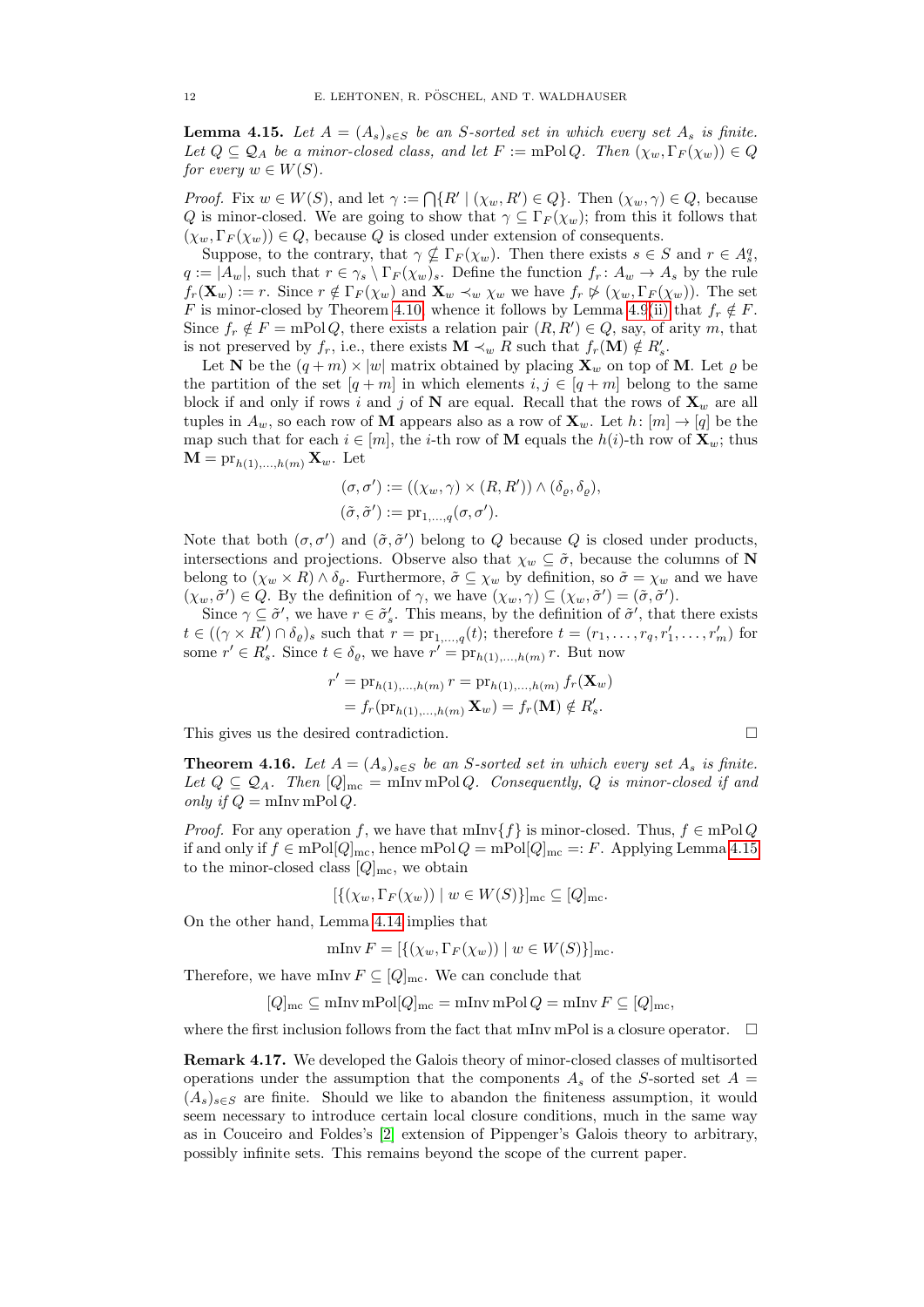#### 5. Reflections and invariant relation pairs

<span id="page-12-0"></span>We are now going to generalize the notion of reflection (see Barto, Opršal and Pinsker [\[1\]](#page-13-1)) to the multisorted setting.

**Definition 5.1.** Let A and B be S-sorted sets. A reflection of A into B is a pair  $(h, h')$ of  $S_B$ -sorted mappings  $h = (h_s)_{s \in S_B}$ ,  $h' = (h'_s)_{s \in S_B}$ ,  $h_s : B_s \to A_s$ ,  $h'_s : A_s \to B_s$ . Note that reflections of A into B exist if and only if  $S_B \subseteq S_A$ . For, if  $S_B \subseteq S_A$ , then  $A_s$  and  $B_s$  are nonempty for all  $s \in S_B$  and there clearly exist maps  $h_s : B_s \to A_s$ and  $h'_s: A_s \to B_s$ . If  $S_B \nsubseteq S_A$ , then there is  $s \in S_B \setminus S_A$ , whence  $A_s = \emptyset$  and  $B_s \neq \emptyset$ , so there is no map  $h_s: B_s \to A_s$ .

Assume that A and B are S-sorted sets with  $S_B \subseteq S_A$  and  $(h, h')$  is a reflection of A into B. If  $(w, s) \in W(S) \times S$  is a declaration that is reasonable in both A and B and  $f: A_w \to A_s$ , then we can define the  $(h, h')$ -reflection of f to be the map  $f_{(h,h')}$ :  $B_w \to B_s$  that is the empty map if  $B_w = \emptyset$  and is otherwise given by the rule

$$
f_{(h,h')}(b_1,\ldots,b_n) = h'_s(f(h_{w_1}(b_1),\ldots,h_{w_n}(b_n)))
$$

for all  $(b_1, \ldots, b_n) \in B_w$ , which we may write in a simpler way as  $f_{(h,h')}(b) =$  $h'_s(f(h_w(\mathbf{b})))$  for all  $\mathbf{b} \in B_w$ . This is illustrated by the commutative diagram shown below.



Let  $F \subseteq \mathcal{F}_A$  be a set of S-sorted operations on A. If  $\text{dec}(f)$  is reasonable in B for all  $f \in F$ , then the  $(h, h')$ -reflection of F is defined as  $F_{(h, h')} := \{f_{(h, h')} | f \in F\}$ .

<span id="page-12-1"></span>**Proposition 5.2.** Let A and B be S-sorted sets. Let  $F \subseteq \mathcal{F}_A$ , and let  $(h, h')$  be a reflection of A into B such that  $F_{(h,h')}$  is defined. If F is minor-closed, then  $F_{(h,h')}$ is minor-closed.

*Proof.* Let  $g \in F_{(h,h')},$  with  $\text{dec}(g) = (w, s)$ . Then  $g = f_{(h,h')}$  for some  $f \in F_A^{(w,s)}$ . Any minor of g is of the form  $g_{\lambda}^u$ , where  $u = u_1 \dots u_m \in W(S)$  is a word such that  $\{w_1,\ldots,w_n\} \subseteq \{u_1,\ldots,u_m\}$  and  $\lambda: [n] \to [m]$  is a map satisfying  $w_i = u_{\lambda(i)}$  for all  $i \in [n]$  (see Definition [3.2\)](#page-2-1). Then for all  $(b_1, \ldots, b_m) \in B_u$ ,

$$
g_{\lambda}^{u}(b_{1},...,b_{m}) = g(b_{\lambda(1)},...,b_{\lambda(n)}) = f_{(h,h')}(b_{\lambda(1)},...,b_{\lambda(n)})
$$
  
=  $h'_{s}(f(h_{w_{1}}(b_{\lambda(1)}),...,h_{w_{n}}(b_{\lambda(n)})))$   
=  $h'_{s}(f_{\lambda}^{u}(h_{u_{1}}(b_{1}),...,h_{u_{m}}(b_{m}))) = (f_{\lambda}^{u})_{(h,h')}(b_{1},...,b_{m}).$ 

Since F is minor-closed, we have  $f_{\lambda}^u \in F$ . Hence  $g_{\lambda}^u = (f_{\lambda}^u)_{(h,h')} \in F_{(h,h')}$ 

Suppose  $F \subseteq \mathcal{F}_A$  is a minor-closed class. Proposition [5.2](#page-12-1) asserts that any reflection  $F_{(h,h')}$  is minor-closed. Theorem [4.10](#page-9-0) guarantees that there exists a set  $Q \subseteq \mathcal{Q}_B$  of relation pairs such that  $F_{(h,h')} = mPolQ$ , but the obvious question is how to find such a set  $Q$  if we are given mInv  $F$ . We are now going to describe how the invariant relation pairs of S-sorted operations are affected by reflections.

**Definition 5.3.** Let A and B be S-sorted sets, let  $h: A \rightarrow B$  be an S'-sorted mapping for some  $S' \subseteq S$ , let R be an m-ary S-sorted relation on A, and let T be an m-ary S-sorted relation on B. The direct image  $h(R)$  of R under h and the inverse image  $h^{-1}(T)$  of T under h are defined as follows. If  $m \geq 1$ , then  $h(R) := (h_s(R_s))_{s \in S}$  and  $h^{-1}(T) := (h_s^{-1}(T_s))_{s \in S}$ , where

$$
h_s(R_s) := \{ (h_s(a_1), \dots, h_s(a_m)) \in B_s^m \mid (a_1, \dots, a_m) \in R_s \},
$$
  

$$
h_s^{-1}(T_s) := \{ (a_1, \dots, a_m) \in A_s^m \mid (h_s(a_1), \dots, h_s(a_m)) \in T_s \},
$$

 $\Box$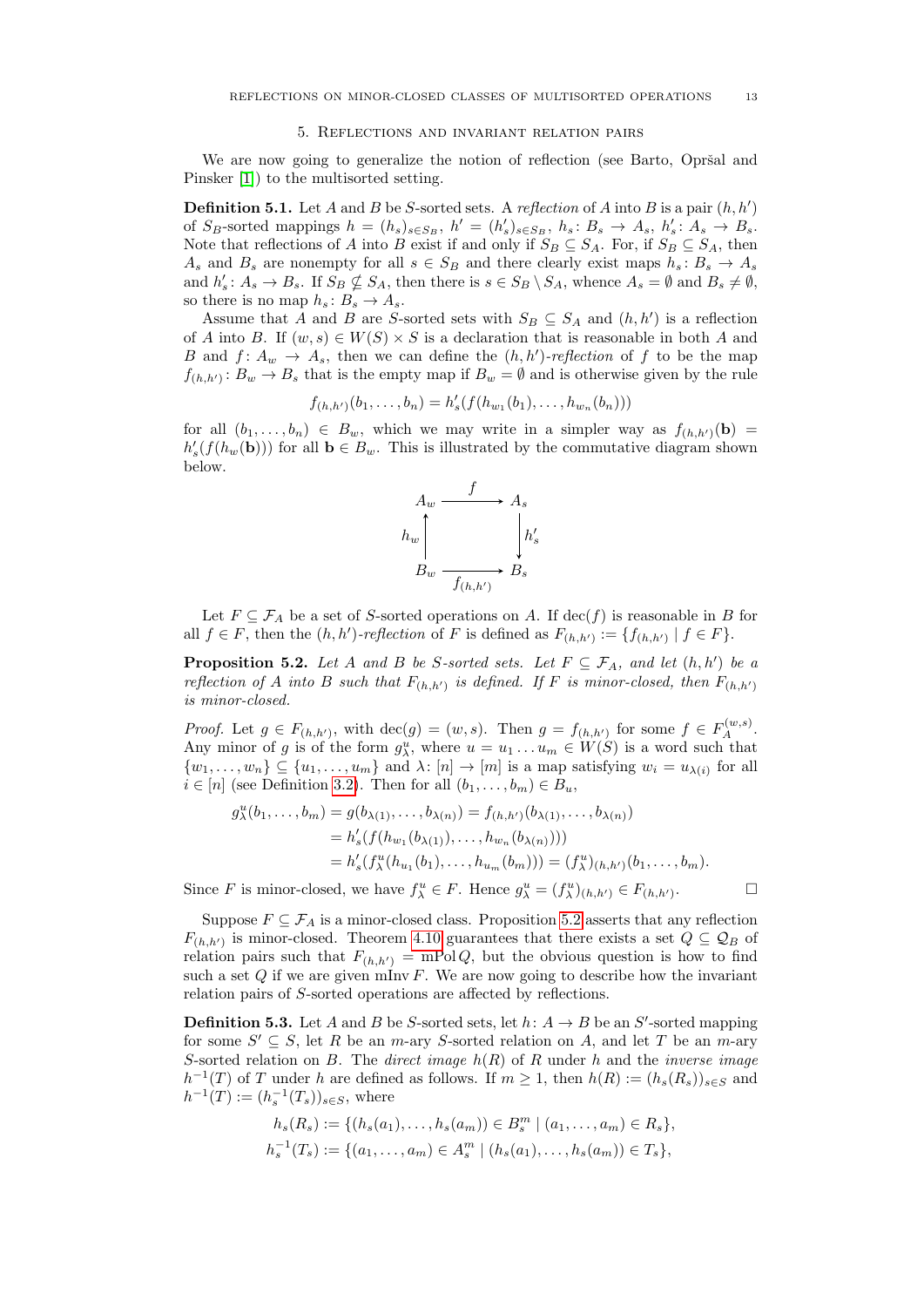for  $s \in S'$ , and  $h_s(R_s) := \emptyset$ ,  $h_s^{-1}(T_s) := \emptyset$  for  $s \in S \setminus S'$ . If  $m = 0$ , then  $h(R) := R$ and  $h^{-1}(T) := T$ .

**Proposition 5.4.** Let A and B be S-sorted sets,  $(R, R') \in \mathcal{Q}_A$ ,  $(T, T') \in \mathcal{Q}_B$ , and let  $(h, h')$  be a reflection of A into B. Assume that  $(w, s)$  is reasonable in both A and B, and let  $f \in \mathcal{F}_A^{(w,s)}$ . Then the following statements hold.

- (i) If  $f \triangleright (R, R')$  then  $f_{(h, h')} \triangleright (h^{-1}(R), h'(R')).$
- (ii) If  $f_{(h,h')} \triangleright (T,T')$  then  $f \triangleright (h(T), h'^{-1}(T'))$ .
- (iii) If  $F \subseteq \mathcal{F}_A$  and  $\text{dec}(f)$  is reasonable in B for all  $f \in F$ , then

$$
\text{minv } F_{(h,h')} = \{ (T,T') \in \mathcal{Q}_B \mid (h(T), h'^{-1}(T')) \in \text{minv } F \}.
$$

*Proof.* (i) The claim clearly holds if  $(R, R')$  is nullary, so we assume that  $(R, R')$ has arity at least 1. Assume that  $f \ge (R, R')$  and  $\mathbf{M} \prec_w h^{-1}(R)$ . Then  $\mathbf{M} =$  $(a_1,\ldots,a_n)$ , where  $a_i \in h_{w_i}^{-1}(R_{w_i})$  for  $i \in [n]$ . Then  $h_{w_i}(a_i) \in R_{w_i}$  for all  $i \in [n]$ , so  $h_w(\mathbf{M}) := (h_{w_1}(\mathbf{a}_1), \ldots, h_{w_n}(\mathbf{a}_n)) \prec_w R$ . Since  $f \triangleright (R, R')$ , we have  $f(h_w(\mathbf{M})) \in$  $R'_s$ . Thus  $f_{(h,h')}(\mathbf{M}) = h'_s(f(h_w(\mathbf{M}))) \in h'_s(R'_s)$ , and we conclude that  $f_{(h,h')} \supset$  $(h^{-1}(R), h'(R')).$ 

(ii) Again, the case of nullary relations is clear, so we assume that  $(T, T')$  has arity at least 1. Assume that  $f_{(h,h')} \triangleright (T,T')$  and  $\mathbf{M} \prec_w h(T)$ . Then  $\mathbf{M} = (\mathbf{a}_1,\ldots,\mathbf{a}_n)$ , where  $\mathbf{a}_i \in h_{w_i}(T_{w_i})$  for  $i \in [n]$ . Then for each i there exists  $\mathbf{b}_i \in T_{w_i}$  such that  $\mathbf{a}_i = h_{w_i}(\mathbf{b}_i)$ . Consequently,  $(\mathbf{b}_1, \ldots, \mathbf{b}_n) \prec_w T$ . Since  $f_{(h, h')} \triangleright (T, T')$ , we have  $f_{(h,h')}(\mathbf{b}_1,\ldots,\mathbf{b}_n)\in T'_s$ . Since

$$
f_{(h,h')}(\mathbf{b}_1,\ldots,\mathbf{b}_n) = h'_s(f(h_{w_1}(\mathbf{b}_1),\ldots,h_{w_n}(\mathbf{b}_n)))
$$
  
=  $h'_s(f(\mathbf{a}_1,\ldots,\mathbf{a}_n)) = h'_s(f(\mathbf{M})),$ 

we have  $f(\mathbf{M}) \in h_s'^{-1}(T_s')$ , and we conclude that  $f \triangleright (h(T), h'^{-1}(T'))$ . (iii) The inclusion

$$
\mathrm{mInv}\,F_{(h,h')}\subseteq\{(T,T')\in\mathcal{Q}_B\mid (h(T),h'^{-1}(T'))\in\mathrm{mInv}\,F\}
$$

follows immediately from part (ii). In order to prove the converse inclusion, assume that  $(T, T') \in \mathcal{Q}_B$  satisfies  $(h(T), h'^{-1}(T')) \in \text{mlnv } F$ . Then  $(h^{-1}(h(T)), h'(h'^{-1}(T'))) \in$ mInv  $F_{(h,h')}$  by part (i). Since  $T \subseteq h^{-1}(h(T))$  and  $T' \supseteq h'(h'^{-1}(T'))$  and since mInv  $F_{(h,h')}$  is closed under restrictions of antecedents and extensions of consequents, we have that  $(T, T') \in \min F_{(h,h')}$ . В последните поставите на селото на селото на селото на селото на селото на селото на селото на селото на се<br>Селото на селото на селото на селото на селото на селото на селото на селото на селото на селото на селото на

## **ACKNOWLEDGMENTS**

The authors are greatly indebted to the anonymous referee for the extremely detailed comments and helpful suggestions which improved the quality of the paper and closed a gap in the proof of Lemma [4.15.](#page-11-0)

#### **REFERENCES**

- <span id="page-13-1"></span>[1] Barto, L., Opršal, J., Pinsker, M.: The wonderland of reflections. Israel J. Math. 223, 363–398 (2018)
- <span id="page-13-8"></span>[2] Couceiro, M., Foldes, S.: On closed sets of relational constraints and classes of functions closed under variable substitutions. Algebra Universalis 54, 149–165 (2005)
- <span id="page-13-5"></span>[3] Lau, D.: Function Algebras on Finite Sets, A Basic Course on Many-Valued Logic and Clone Theory. Springer-Verlag, Berlin, Heidelberg (2006)
- <span id="page-13-2"></span>[4] Lehtonen, E., Pöschel, R., Waldhauser, T.: Reflection-closed varieties of multisorted algebras and minor identities. Algebra Universalis (2018). [DOI: 10.1007/s00012-018-0547-3](https://doi.org/10.1007/s00012-018-0547-3)
- <span id="page-13-4"></span>[5] Lehtonen, E., Waldhauser, T.: Minor posets of functions as quotients of partition lattices. Order (2018). [DOI: 10.1007/s11083-018-9453-8](https://doi.org/10.1007/s11083-018-9453-8)
- <span id="page-13-0"></span>[6] Pippenger, N.: Galois theory for minors of finite functions. Discrete Math. 254, 405–419 (2002)
- <span id="page-13-7"></span>[7] Pöschel, R.: Galois connections for operations and relations. In: Denecke, K., Erné, M., Wismath, S.L. (eds.) Galois connections and applications. Math. Appl., vol. 565, pp. 231–258. Kluwer Academic Publishers, Dordrecht (2004)
- <span id="page-13-6"></span>[8] Pöschel, R., Kalužnin, L.A.: Funktionen- und Relationenalgebren, Ein Kapitel der diskreten Mathematik. VEB Deutscher Verlag der Wissenschaften, Berlin (1979)
- <span id="page-13-3"></span>[9] Wechler, W.: Universal Algebra for Computer Scientists. EATCS Monogr. Theoret. Comput. Sci., vol. 25. Springer, Berlin (1992)